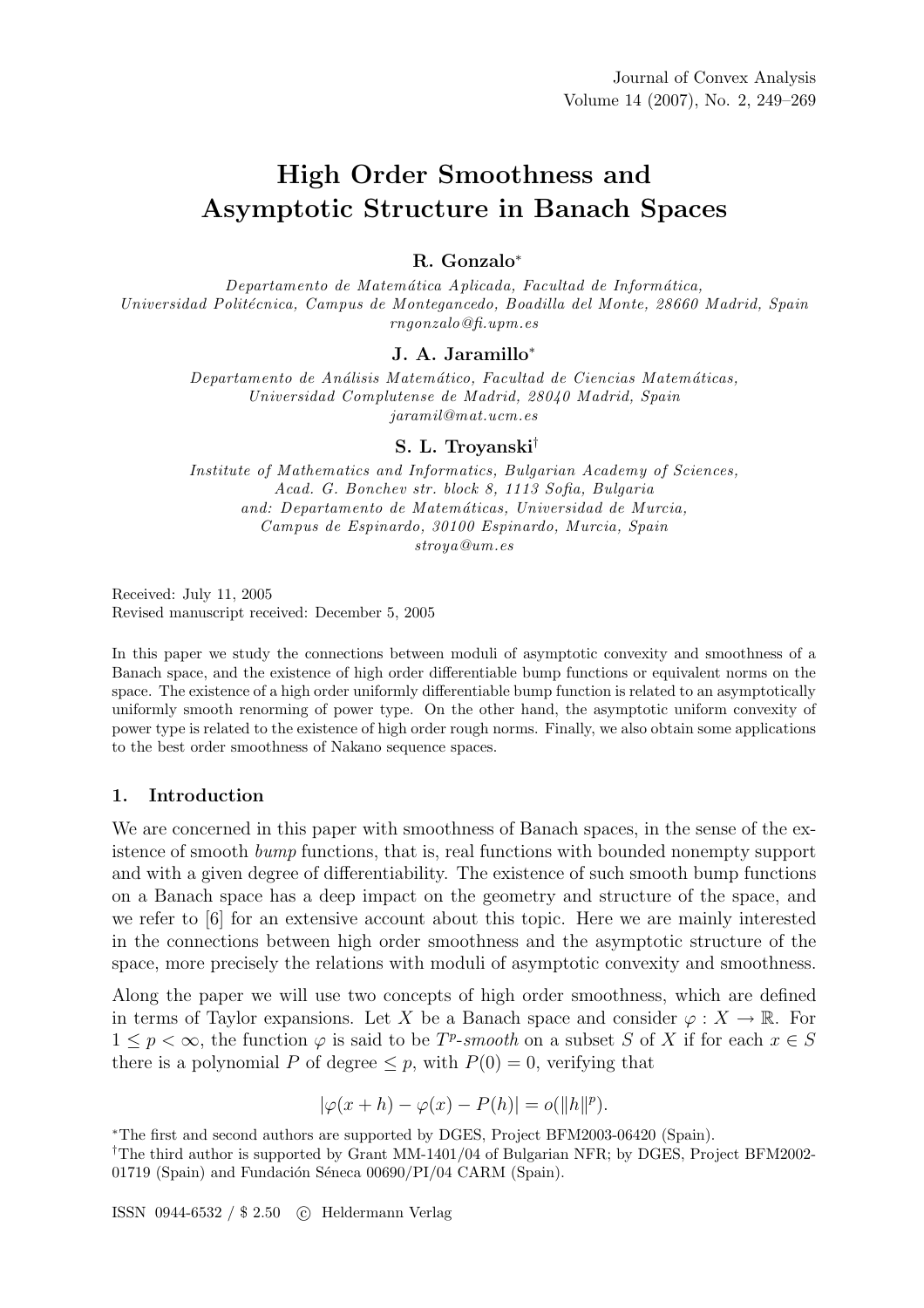In the case of a *norm* we always understand  $T^p$ -smoothness on the set  $X \setminus \{0\}$ .

On the other hand, for  $1 < p < \infty$ , the function  $\varphi$  is said to be  $U^p$ -smooth on a subset S of X if for each  $x \in S$  there is a polynomial P of degree  $\lt p$ , with  $P(0) = 0$ , verifying that

$$
|\varphi(x+h) - \varphi(x) - P(h)| = O(||h||^p),
$$

uniformly on  $x \in S$ . In the case of a *norm* we always understand  $U^p$ -smoothness on the unit sphere  $S_X$  of X.

As usual, we say that the space X is  $T^p$ -smooth (respectively,  $U^p$ -smooth) if there is a bump function on X which is  $T^p$ -smooth (resp.  $U^p$ -smooth) on X.

Using Taylor's theorem, it is easily seen that if  $\varphi$  is m-times differentiable on S, then  $\varphi$  is  $T^m$ -smooth on S. On the other hand, let  $1 < p < \infty$  and consider k the greatest integer strictly less than p. If  $\varphi$  is  $C^k$ -smooth and its  $k^{th}$ -derivative is uniformly  $(p-k)$ -Hölder continuous on S, it is said that  $\varphi$  is  $UH^p$ -smooth on S (see [29]). Then, as an application of Taylor's formula with integral remainder, we obtain that if  $\varphi$  is  $UH^p$ -smooth on S then it is  $U^p$ -smooth on S.

It is well known (see [9] or [6]) that for  $1 < p \le 2$  the existence of an  $UH^p$ -smooth bump function is equivalent to the existence of an equivalent norm with modulus of smoothness of power type p. Of course, this result cannot be directly extended to  $p > 2$  since the modulus of smoothness of a norm is at most of power type 2. In this direction, in [18] it is proved that, for spaces with symmetric basis which are not isomorphic to  $\ell_{2k}$  (for  $k \in \mathbb{N}$ ), the existence of a  $UH^p$ -smooth bump function implies that the space admits an upper p-estimate. This result cannot be generalized to spaces with unconditional basis, as the example  $(\bigoplus_{n=1}^{\infty} \ell_4^n)_{\ell_6}$  shows. Indeed, such space is  $UH^6$ -smooth (see [7]) and it does not admit an upper 6-estimate. To extend this kind of results we consider here the moduli of asymptotic uniform convexity and smoothness of the space. These moduli were first introduced by Milman [30] under different notations and names. We refer to [23] for a survey about the most relevant known results concerning these moduli.

The contents of the paper are as follows. In Section 2 we recall the definitions of the the moduli of asymptotic uniform convexity and smoothness, and we give some technical basic results about them.

Section 3 is devoted to study the connections between the modulus of asymptotic smoothness and the existence of smooth norms or bump functions. In [24] it is proved that if the norm of X is Fréchet differentiable then X is asymptotically smooth. We generalize this result to high order smoothness, using power type estimates of modulus of smoothness. On the other hand, the main result in Section 3 is that, assuming weak sequential continuity of polynomials up to degree  $p$ ,  $U^p$ -smoothness of the space implies the existence of an equivalent norm with modulus of asymptotic smoothness of power type  $p$ . The converse of this result is not true in general, even for superreflexive spaces, as we also see.

While modulus of asymptotic smoothness of a certain power type is related to high order smoothness up to certain degree, we show in Section 4 that for not very smooth spaces (that is, spaces without separating polynomials), modulus of asymptotic convexity of power type is strongly related to some kind of high order non-smoothness. In this direction, high order roughness for norms was introduced in [13] generalizing the well known notion of rough norms (see e.g.  $[6]$ ). We extend this notion by introducing rough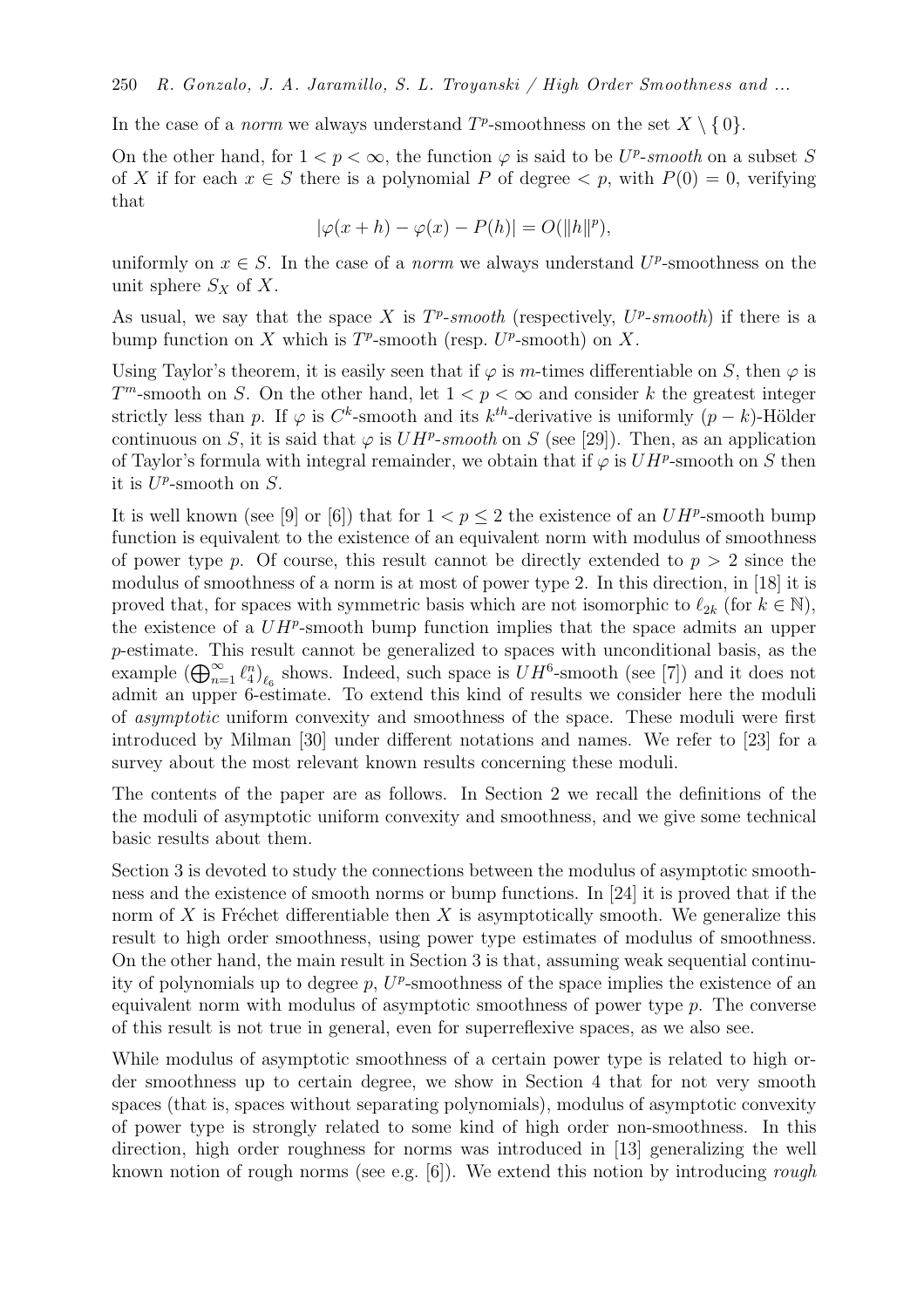functions of order p. Such functions, in particular, are not  $T^p$ -smooth at any point, even in an uniform way. Especial interest has the case  $p = 2$  of second order roughness of convex functions, since it provides examples where Alexandrov theorem [1] strongly fails. Namely, this gives examples of norms which are twice Fréchet differentiable at no point. We prove that if a not very smooth space has modulus of asymptotic convexity of power type  $p$ , then its norm is rough of order  $p$ . We apply these results to study the smoothness of the space in the same lines as [13]. In this way we prove that the existence of a continuous function which is rough of order  $p$  implies the non existence of  $T^p$ -smooth bump functions in spaces with Radon-Nikodym property. To finish the Section we obtain that, for a large class of spaces, having modulus of asymptotic convexity of power type  $p$  is in fact equivalent to a certain kind of sequential roughness.

Finally, Section 5 is devoted to the study of the best order smoothness of a certain kind of modular spaces, namely Nakano sequence spaces  $\ell_{(p_n)}$ . In [26] the smoothness of these spaces is studied. In particular it is proved there that if  $\lim_{n\to\infty} p_n = 2k$  and  $p_n \geq 2k$ , for every,  $n \in \mathbb{N}$ , then there exits a  $\mathcal{C}^{2k}$ -smooth bump function if and only if  $\ell_{(p_n)}$  is isomorphic to  $\ell_{2k}$ . In the case of  $p_n \leq 2k$  for every  $n \in \mathbb{N}$ , the same result is obtained where  $k = 1, 2$ . As an application of the preceding sections, we are able to extend this last result for every  $k \in \mathbb{N}$ .

### 2. Moduli of asymptotic uniform convexity and smoothness.

As we mentioned before, in [23] the authors survey most of known results concerning these moduli. Along the paper we will use the same notation and terminology as in [23].

For a Banach space  $(X, \|\cdot\|)$ , the modulus of asymptotic pointwise convexity is defined for  $||x|| = 1$  and  $0 < t \le 1$  by:

$$
\overline{\delta}(t; x) = \sup_{\dim(X/Y) < \infty} \inf_{y \in Y, \|y\| \ge t} \|x + y\| - 1,
$$

and the modulus of asymptotic uniform convexity is defined for  $0 < t \leq 1$  by:

$$
\overline{\delta}(t) = \inf_{\|x\|=1} \overline{\delta}(t;x).
$$

The modulus of asymptotic pointwise smoothness is defined for  $||x|| = 1$  and  $0 < t < 1$  by:

$$
\overline{\rho}(t; x) = \inf_{\dim(X/Y) < \infty} \sup_{y \in Y, \|y\| \le t} \|x + y\| - 1,
$$

and the modulus of asymptotic uniform smoothness is defined for  $0 < t < 1$  by:

$$
\overline{\rho}(t) = \sup_{\|x\|=1} \overline{\rho}(t; x).
$$

The space X is said to be asymptotically uniformly convex if  $\overline{\delta}(t) > 0$  for every  $0 < t \leq 1$ , and asymptotically uniformly smooth if  $\overline{\rho}(t)/t \to 0$  as  $t \to 0$ . Along the paper, we will use power type estimates of moduli. More precisely, for  $1 \leq p < \infty$  we say that the space has modulus of *asymptotic convexity of power type p* if there exists  $C>0$  such that  $\overline{\delta}(t)\geq Ct^p,$ for all  $0 < t \leq 1$ . In the same way, the space has modulus of *asymptotic smoothness of* power type p if there exists  $C > 0$  so that  $\overline{\rho}(t) \leq Ct^p$ , for all  $0 < t \leq 1$ . For example, in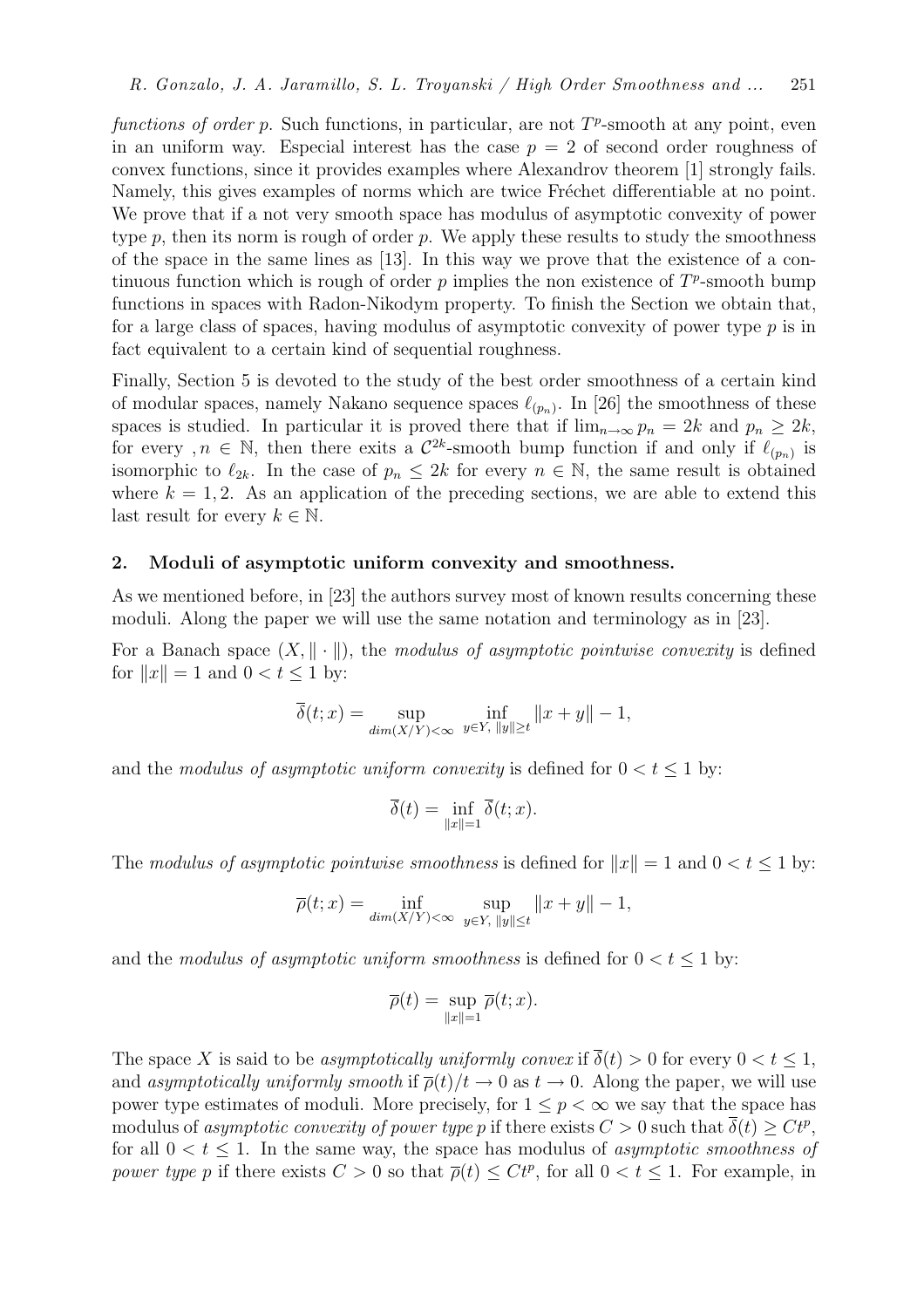the case of space  $\ell_p$  with  $1 \leq p < \infty$ , we have that  $\overline{\rho}(t) = \overline{\delta}(t) = (1 + t^p)^{1/p} - 1$ ; and for the space  $c_0$  we have  $\overline{\rho}(t) = \overline{\delta}(t) = 0$ . As a consequence,  $\ell_p$  has modulus of asymptotic convexity and smoothness of power type p for every  $1 \leq p < \infty$ . Note in particular that  $\ell_1$  is uniformly asymptotically convex and  $c_0$  is asymptotically uniformly smooth.

In order to obtain estimates for the moduli of asymptotic uniform convexity and smoothness, we give the following simple Lemma:

**Lemma 2.1.** Let  $X$  be a Banach space, and let  $D$  be a dense subset of the unit sphere  $S_X$ . Then, for each  $x \in S_X$ :

$$
\overline{\delta}(t,x) = \sup_{\dim(X/Y) < \infty} \inf_{y \in Y, \|y\| = t} \|x + y\| - 1; \quad \overline{\delta}(t) = \inf_{x \in D} \overline{\delta}(t,x).
$$
\n
$$
\overline{\rho}(t,x) = \inf_{\dim(X/Y) < \infty} \sup_{y \in Y, \|y\| = t} \|x + y\| - 1; \quad \overline{\rho}(t) = \sup_{x \in D} \overline{\rho}(t,x);
$$

**Proof.** Let  $x \in S_X$  and consider a norming functional  $x^* \in X^*$  with  $x^*(x) = 1$  and  $||x^*|| = 1$ . First note that, if Y is a finite codimensional subspace of X and  $y \in H =$  $Y \cap \text{ker } x^*$ , the function  $\phi(t) = ||x + ty||$  is convex and non-decreasing on  $t \in [0, \infty)$  and consequently,

$$
\sup_{y \in H, ||y|| = t} ||x + y|| - 1 = \sup_{y \in Y, ||y|| \le t} ||x + y|| - 1
$$

and

$$
\inf_{y \in H, \|y\| = t} \|x + y\| - 1 = \inf_{y \in H, \|y\| \ge t} \|x + y\| - 1.
$$

On the other hand, if  $x \in S_X$  and  $\varepsilon > 0$  are given, it is possible to find  $z \in D \cap B(x, \varepsilon)$ , and then for all  $y \in X$ 

$$
||x + y|| - 1 - \varepsilon \le ||z + y|| - 1 \le ||x + y|| - 1 + \varepsilon
$$

**Remark 2.2.** If X is Banach space with a finite dimensional decomposition  $(E_n)$ , we consider the subspaces  $H_n = \bigoplus_{i=1}^n E_i$  and  $H^n = \overline{\bigoplus_{i=n+1}^{\infty} E_i}$  the closure of  $\bigoplus_{i=n+1}^{\infty} E_i$  and the dense subset of the unit sphere  $D = \bigcup_{n=1}^{\infty} H_n \cap S_X$ . Using the above Lemma, it is easy to see that:

$$
\overline{\rho}(t) \le \sup\{\|x+y\| - 1 : x \in H_n; \|x\| = 1; y \in H^n; \|y\| = t; n \in \mathbb{N}\}
$$
  

$$
\overline{\delta}(t) \ge \inf\{\|x+y\| - 1 : x \in H_n; \|x\| = 1; y \in H^n; \|y\| = t; n \in \mathbb{N}\}.
$$

As a consequence we have that if  $(E_n)$  is a sequence of finite-dimensional spaces, for  $1 \leq$  $p < \infty$  the usual norm of the space  $(\bigoplus_{n=1}^{\infty} E_n)_{\ell_p}$  has modulus of asymptotic smoothness and convexity of power type p.

Let X be a Banach space with a finite dimensional decomposition  $(E_n)$ . A function  $\Phi: X \to \mathbb{R}$  is said to be *orthogonally additive* with respect to  $(E_n)$  if for every  $x, y \in X$ with  $x \in E_n$ ,  $y \in E_m$  and  $n \neq m$ , we have:

$$
\Phi(x+y) = \Phi(x) + \Phi(y).
$$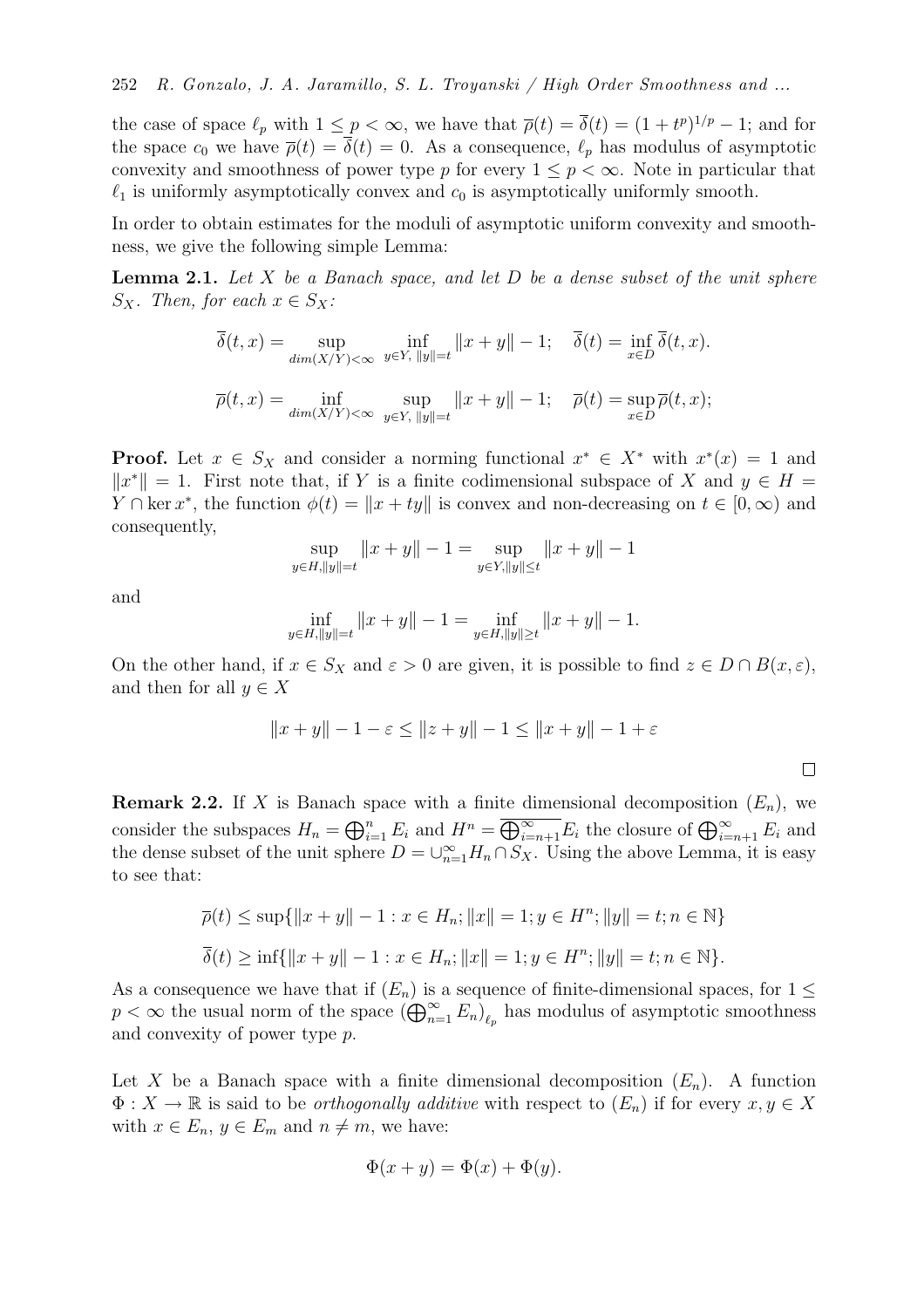**Lemma 2.3.** Let  $1 \leq p < \infty$ , and let X be a Banach space with a finite dimensional decomposition  $(E_n)$ . Suppose that  $\Phi: X \to \mathbb{R}$  is a continuous convex function, orthogonally additive with respect to  $(E_n)$ , such that  $\Phi(0) = 0$  and

$$
||x|| = \inf \left\{ \lambda > 0 : \, \Phi(\frac{x}{\lambda}) \leq 1 \right\}.
$$

If there exists  $C > 0$  such that  $\Phi(h) \leq C ||h||^p$  whenever  $||h|| \leq 1$ , then  $||\cdot||$  has modulus of asymptotic smoothness of power type p.

**Proof.** Consider again  $H_n = \bigoplus_{i=1}^n E_i$  and  $H^n = \overline{\bigoplus_{i=n+1}^{\infty} E_i}$ . Let  $x \in H_n$  with  $||x|| = 1$ , and consider a norming functional  $x^* \in X^*$  with  $x^*(x) = 1$  and  $||x^*|| = 1$ . If  $h \in \text{ker } x^*$ , then  $||x + h|| \ge 1$ . Consequently, if  $h \in H^n \cap \ker x^*$  and  $||h|| = t \le 1$ , using the convexity of  $\Phi$  we have that

$$
||x + h|| - 1 \le \Phi(x + h) - \Phi(x) = \Phi(h) \le Ct^p.
$$

Then, from Lemma 2.1 we obtain that the norm has modulus of asymptotic smoothness of power type p.  $\Box$ 

We can apply these results to give estimates of the modulus of asymptotic smoothness of modular spaces. Recall that if  $\{M_n\}_{n=1}^{\infty}$  is a sequence of Orlicz functions, the modular sequence space  $h_{\{M_n\}}$  (see e.g. [25]) is defined as the space of all real sequences  $x = (x_n)_{n=1}^{\infty}$ such that for every  $\rho > 0$ ,

$$
\sum_{n=1}^{\infty} M_n(\frac{|x_n|}{\rho}) < \infty.
$$

It is equipped with the Luxemburg norm:

$$
||x|| = \inf \left\{ \rho > 0 : \sum_{n=1}^{\infty} M_n \left( \frac{|x_n|}{\rho} \right) \le 1 \right\}.
$$

In what follows we will consider the function  $\Phi$  defined on  $h_{\{M_n\}}$  by:

$$
\Phi((x_n)_{n=1}^{\infty}) = \sum_{n=1}^{\infty} M_n(|x_n|).
$$

Note that  $\Phi$  is a continuous convex function, orthogonally additive with respect to the usual basis of  $h_{\{M_n\}}$ , and the Minkowsky functional of the set  $G = \{x \in h_{\{M_n\}} : \Phi(x) \leq 1\}$ is precisely the Luxemburg norm.

**Theorem 2.4.** Let  $1 \leq p \leq \infty$  and let  $h_{\{M_n\}}$  be a modular space endowed with the Luxemburg norm. If

$$
\sup_{n \in \mathbb{N}} \sup_{0 \le u, v \le 1} \frac{M_n(uv)}{u^p M_n(v)} < \infty,
$$

then  $h_{\{M_n\}}$  has modulus of asymptotic smoothness of power type p.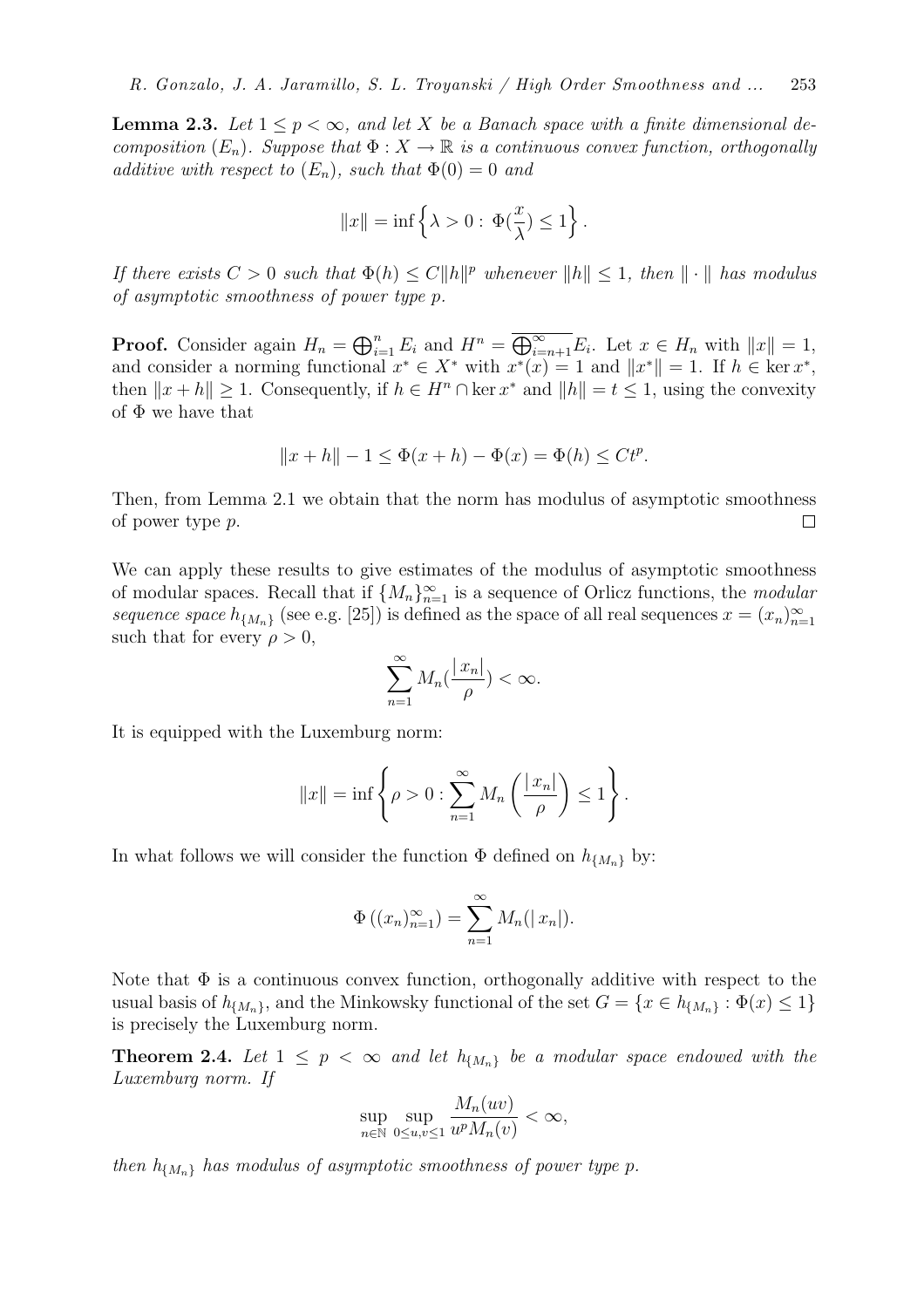**Proof.** Let  $C > 0$  be such that  $M_n(uv) \leq CM_n(u)v^p$  for all  $n \in \mathbb{N}$  and  $0 \leq u, v \leq 1$ . Let  $x = (x_n) \in h_{\{M_n\}}$  with  $||x|| \leq 1$ . Since  $|x_n| \leq ||x||$  we have that

$$
\Phi(x) = \sum_{n=1}^{\infty} M_n(|x_n|) = \sum_{n=1}^{\infty} M_n\left(\frac{|x_n|}{\|x\|}\|x\|\right) \le C\|x\|^p \sum_{n=1}^{\infty} M_n\left(\frac{|x_n|}{\|x\|}\right) = C\|x\|^p.
$$

 $\Box$ 

The result now follows from Lemma 2.3.

As a consequence we have that an Orlicz space  $h<sub>M</sub>$  has modulus of asymptotic uniform smoothness of power type p for every  $1 \leq p < \alpha_M$ , where the index  $\alpha_M$  is defined by (see e.g. [25]):

$$
\alpha_M = \sup \left\{ p \ge 1; \sup_{0 < u, v \le 1} \frac{M(uv)}{u^p M(v)} < \infty \right\}.
$$

### 3. Smooth norms and modulus of asymptotic uniform smoothness.

Let X be a Banach space, and consider a function  $\varphi: X \to \mathbb{R}$ . We say that  $\varphi$  is weakly sequentially continuous (in short, w.s.c.) if it takes weakly convergent sequences in  $X$ into convergent sequences in R. We say that  $\varphi$  is *weakly continuous on bounded sets* if, for each bounded subset B of X, the restriction of  $\varphi$  to B is continuous with respect to the topology induced on B by the weak topology of X, that is for every  $x \in B$  and every  $\varepsilon > 0$  there exist  $x_1^*, \ldots, x_n^* \in X^*$  and  $\delta > 0$  such that if  $y \in B$  satisfies  $|x_i^*(x - y)| < \delta$ for every  $i = 1, \ldots, n$ , then  $|\varphi(x) - \varphi(y)| < \varepsilon$ . If Y is an infinite dimensional subspace of X, we denote by:

$$
\|\varphi\|_{Y} = \sup\{|\varphi(y)| : \|y\| = 1, y \in Y\}.
$$

**Lemma 3.1.** Let  $1 \leq p < \infty$  and let X be a Banach space which contains no subspace isomorphic to  $\ell_1$ . Let  $\varphi: X \to \mathbb{R}$  be a w.s.c. function with  $\varphi(0) = 0$ . Then for every  $\varepsilon > 0$  there exists a finite codimensional subspace H of X such that  $\|\varphi\|_H < \varepsilon$ .

**Proof.** Since X contains no copy of  $\ell_1$  and  $\varphi$  is weakly sequentially continuous, by [10] we have that  $\varphi$  is weakly continuous in on bounded sets. Then, given  $\varepsilon > 0$  there are  $x_1^*, \ldots, x_n^* \in X^*$  and  $\delta > 0$  such that if  $x \in B_X$  and  $|x_i^*(x)| < \delta$  for  $i = 1, \ldots, n$ , we have  $|\varphi(x)| < \varepsilon$ . Now if we consider the finite codimensional subspace  $H = \bigcap_{i=1}^n \ker x_i^*$  we have that  $\|\varphi\|_H < \varepsilon$ .  $\Box$ 

Following [24] X is said to be asymptotically smooth if  $\overline{\rho}(t;x)/t \to 0$  as  $t \to 0$ , for every  $x \in S_X$ . In [24] it is proved that if the norm of a space is Fréchet differentiable then the space is asymptotically smooth. Here we extend this result:

**Proposition 3.2.** Let  $1 \leq p \leq \infty$  and let X be a Banach space such that all polynomials of degree  $\leq p$  are w.s.c. If X has  $T^p$ -smooth norm then for every  $x \in S_X$ 

$$
\lim_{t \to 0} \frac{\overline{\rho}(t; x)}{t^p} = 0.
$$

**Proof.** Since the space is  $T^p$ -smooth for some  $p \geq 1$  it contains no subspace isomorphic to  $\ell_1$ . Let  $\varepsilon > 0$  and  $x \in S_X$  be fixed. Since the norm is  $T^p$ -smooth on x there is a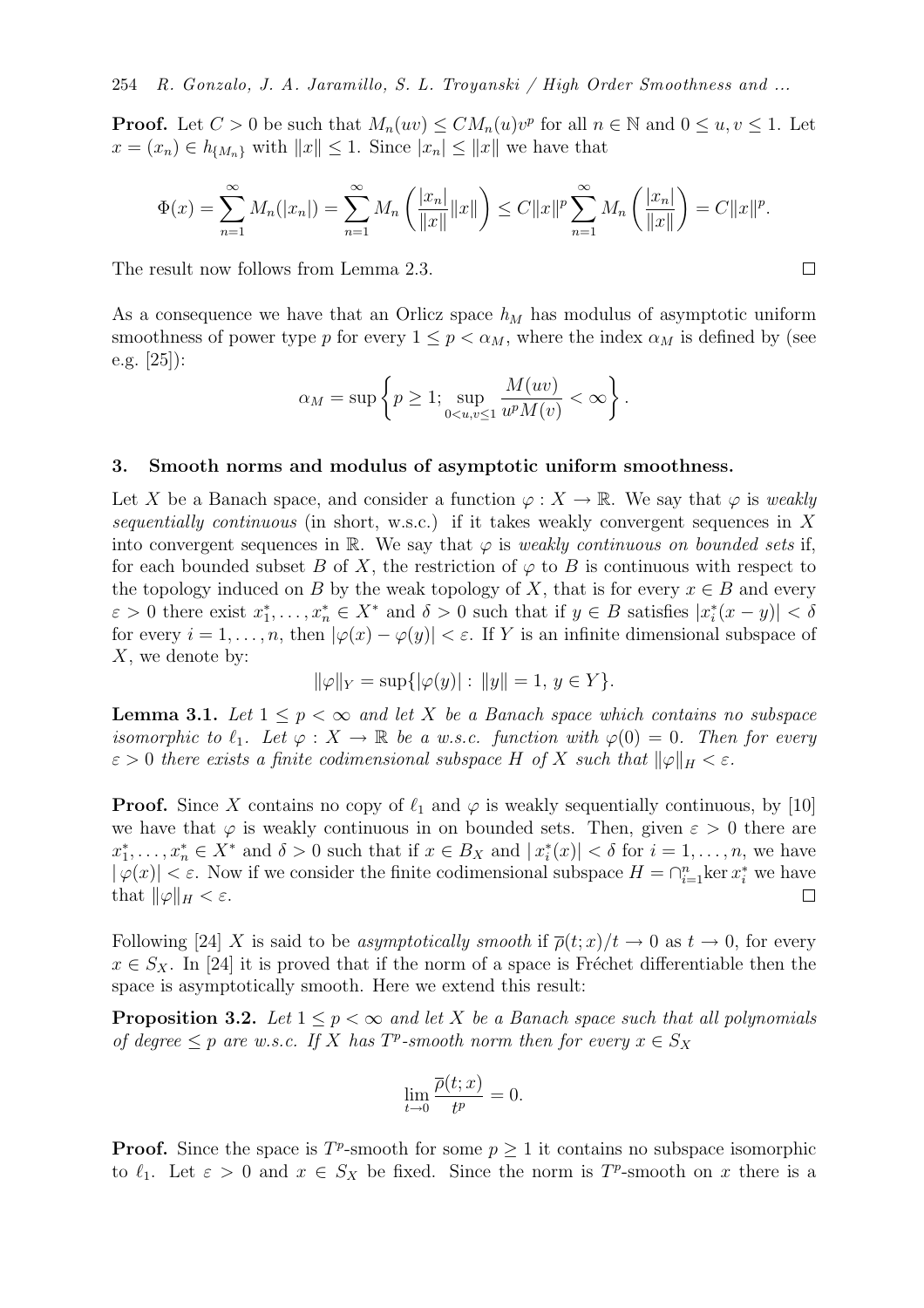polynomial of degree k with  $k \leq p$  and  $0 < \delta \leq 1$  such that if  $0 < t \leq \delta$  and  $||h|| = t$  then

$$
\frac{\|x+h\| - 1 - P(h)}{t^p} < \varepsilon.
$$

Let  $P = P_1 + \cdots + P_k$ , where each  $P_j$  is j-homogeneous, for  $1 \leq j \leq k$ . Let t be fixed with  $0 < t \leq \delta$ . Since the space is  $T^p$ -smooth for some  $p \geq 1$  it contains no subspace isomorphic to  $\ell_1$ . By applying Lemma 3.1 we obtain a finite codimensional subspace  $H = H_{(t,x)}$  such that  $\max\{\Vert P_1\Vert_H, \ldots, \Vert P_k\Vert_H\} < k^{-1}\varepsilon t^p$ . If  $h \in H$  and  $\Vert h \Vert = t$  we have:

$$
|P(h)| \le |P_1(h)| + \dots + |P_k(h)| \le |tP_1\left(\frac{h}{\|h\|}\right)| + \dots + |t^kP_k\left(\frac{h}{\|h\|}\right)|
$$
  

$$
\le t\|P_1\|_H + \dots + t^k\|P_k\|_H \le \varepsilon \frac{t \cdot t^p}{k} + \dots + \varepsilon \frac{t^k t^p}{k} \le \varepsilon t^p.
$$

Therefore  $\overline{\rho}(t; x) \leq 2\varepsilon t^p$  if  $0 < t \leq \delta$ .

Using the same techniques we obtain the following uniform version:

**Proposition 3.3.** Let  $1 < p < \infty$  and let X be a Banach space such that all polynomials of degree  $\lt p$  are w.s.c. If the norm of X is  $U^p$ -smooth then X has modulus of asymptotic smoothness of power type p.

**Remark 3.4.** Note that in the case of  $1 \leq p < 2$ , every polynomial of degree  $\leq p$  is w.s.c., and therefore if the norm is  $T^p$ -smooth then  $\lim_{t\to 0}$  $\overline{\rho}(t;x)$  $\frac{\partial f(x)}{\partial t} = 0$  on the unit sphere. Concerning the case  $p = 2$ , it would be interesting to know whether the norm in the 2-convexified  $Tsirelson$  space  $\mathbf{T}^{(2)}$  from [11] verifies  $\lim_{t\to 0}$  $\overline{\rho}(t;x)$  $\frac{\partial(u,v)}{\partial t^2} = 0$  on the unit sphere. Indeed, it is not known if there is a  $\mathcal{C}^2$ -smooth bump function on  $\mathbf{T}^{(2)}$  (see [6], p. 228). This space has modulus of smoothness of power type 2 and consequently it admits a bump function with Lipschitz continuous derivative. Since  $T^{(2)}$  contains no isomorphic copy of  $\ell_2$  it follows that all polynomials of degree  $\leq 2$  are weakly sequentially continuous (see [16]). Thus, if the space  $\mathbf{T}^{(2)}$  had a  $T^2$ -smooth norm then  $\lim_{t\to 0}$  $\overline{\rho}(t,x)$  $\frac{\partial}{\partial t}$  = 0. We do not know whether this is true.

It is proved in [9] that, for  $1 < p \leq 2$ , every U<sup>p</sup>-smooth space admits an equivalent norm with modulus of smoothness of power type p. Next, using a convexification procedure as in [9], we obtain the main result in this section:

**Theorem 3.5.** Let  $1 < p < \infty$  and let X be a Banach space such that all polynomials of degree  $\langle p \rangle$  are w.s.c. If X is U<sup>p</sup>-smooth, there exists an equivalent norm on X with modulus of asymptotic uniform smoothness of power type p.

**Proof.** Since X is  $U^p$ -smooth, we can find a bump function  $b: X \to \mathbb{R}$  which is  $U^p$ smooth, and such that in addition  $-1 \leq b \leq 0$ ;  $b(0) = -1$ ; Supp $(b) \subset B(0; \frac{1}{2})$  and b is symmetric, that is,  $b(x) = b(-x)$  for every  $x \in X$ . We first prove the following fact:

*Fact:* There exist  $K > 0$  and  $0 < \delta \leq 1$  such that for each  $0 < t \leq \delta$  and each  $x \in X$ there is a finite codimensional subspace  $H_{(t,x)}$  of X, such that if  $h \in H_{(t,x)}$  and  $||h|| \leq t$ 

 $\Box$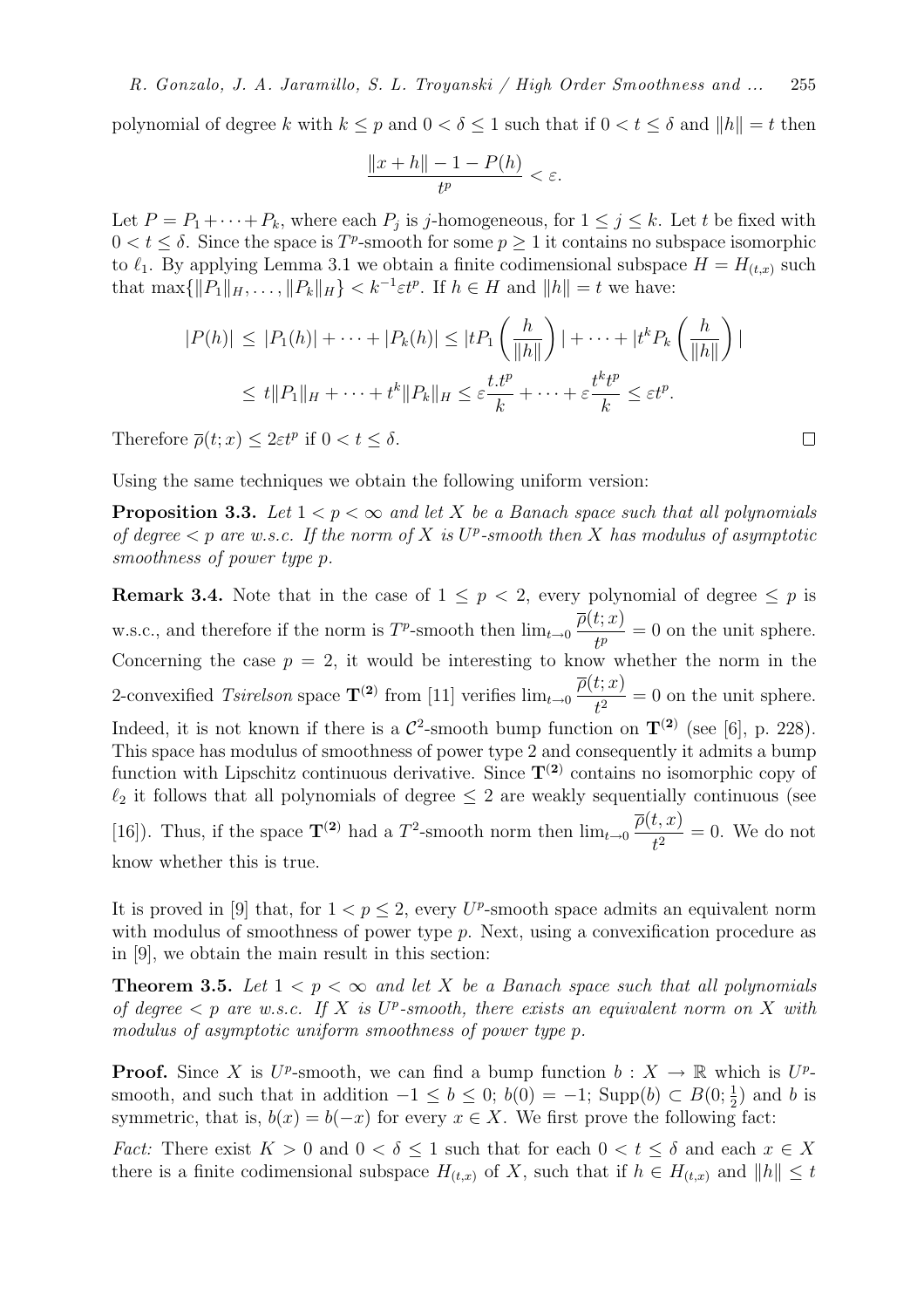then

$$
|b(x+h) - b(x)| \le Kt^p.
$$

Indeed, since b is  $U^p$ -smooth, there exist  $C > 0$  and  $0 < \delta \leq 1$  such that for every  $x \in X$ there is a polynomial P of degree k with  $k < p$ , such that  $P(0) = 0$ , and if  $||h|| \le \delta$  then

$$
|b(x+h) - b(x) - P(h)| \le C ||h||^p.
$$

Let  $P = P_1 + \cdots + P_k$ , where each  $P_j$  is j-homogeneous, for  $1 \leq j \leq k$ . Note that since is X is  $U^p$ -smooth, it contains no subspace isomorphic to  $\ell_1$ . Then by Lemma 3.1, for each  $0 < t \leq \delta$  and each  $x \in X$ , there exists a finite codimensional subspace  $H = H_{(t,x)}$  of X such that  $\max\{\|P_1\|_H, \ldots, \|P_k\|_H\} < k^{-1}t^{p-1}$ . Then, if  $h \in H$  with  $\|h\| \le t$  proceeding as in Proposition 3.2 we have:

$$
|P(h)| \le |P_1(h)| + \dots + |P_k(h)| \le \frac{t \cdot t^{p-1}}{k} + \dots + \frac{t^k t^{p-1}}{k} \le t^p
$$

and consequently,  $|b(x+h) - b(x)| \leq Ct^p + t^p$ . This shows the fact.

Now we consider the function  $\Phi$  defined on the unit ball  $B_X$  by:

$$
\Phi(x) = \inf \left\{ \sum_{i=1}^{n} \lambda_i b(x_i) : \lambda_i \ge 0, \sum_{i=1}^{n} \lambda_i = 1, \sum_{i=1}^{n} \lambda_i x_i = x, x_i \in B_X, n \in \mathbb{N} \right\}.
$$

Let  $G = \{x \in B_X : \Phi(x) < -1/2\}$  and  $\delta' = \min\{\delta/2, 1/4\}$ . We claim that there exists  $K' > 0$  such that for each  $x \in G$  and each  $0 < t \leq \delta'$  there exists a finite codimensional subspace  $Y_{(t,x)}$  such that if  $h \in Y_{(t,x)}$  with  $||h|| \leq t$  then

$$
\Phi(x+h) - \Phi(x) \le K' \cdot t^p.
$$

Indeed, let  $x \in G$  and  $0 < t \leq \delta'$  be given. Consider  $0 < \varepsilon < 1$  such that  $\Phi(x) + \varepsilon <$  $-1/2$  and choose  $x_i \in B_X$  and  $\lambda_i \geq 0$  (for  $i = 1, \dots, n$ ) such that  $\sum_{i=1}^n \lambda_i = 1$  and  $\sum_{i=1}^{n} \lambda_i b(x_i) < \Phi(x) + \varepsilon t^p$ . Assume that  $b(x_i) < 0$  if  $i = 1, \dots, m$  and  $\overline{b(x_{m+1})} = \dots =$  $b(x_n) = 0$ . Then,

$$
-1/2 \ge \Phi(x) + \varepsilon t^p \ge \sum_{i=1}^m \lambda_i b(x_i) \ge -\sum_{i=1}^m \lambda_i.
$$

Thus  $1 \geq \lambda = \sum_{i=1}^{m} \lambda_i \geq 1/2$ . Note that if  $||h|| \leq t$  we have then that  $||\frac{1}{\lambda}$  $\frac{1}{\lambda}h\| \leq 2t \leq$  $\min\{\delta, 1/2\}$  and, as a consequence:

$$
||x_i + \frac{1}{\lambda}h|| \le ||x_i|| + ||\frac{1}{\lambda}h|| \le 1
$$
 for  $i = 1, ..., m$ .

By the above Fact, for each  $0 < t \leq \delta'$  and each  $i = 1, \ldots, m$ , there exists a finite codimensional subspace  $H_{(t,x_i)}$  such that if  $h \in H_{(t,x_i)}$  and  $||h|| \leq t$ , then:

$$
b(x_i + \frac{1}{\lambda}h) - b(x_i) \le K(2t)^p.
$$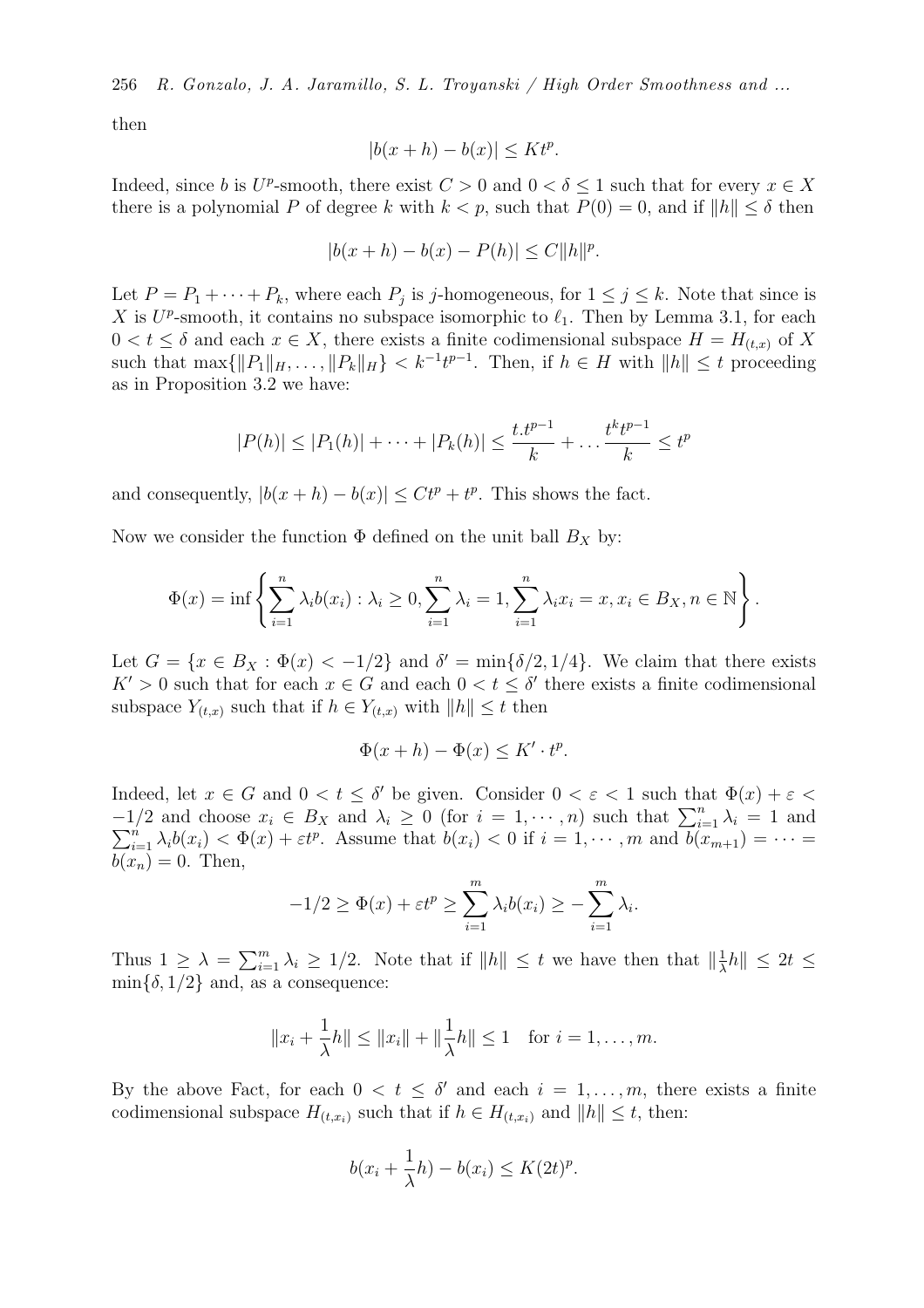Consider the finite codimensional subspace  $Y_{(t,x)} = \bigcap_{i=1}^{m} H_{(t,x_i)}$ . If  $h \in Y$  and  $||h|| \leq t$  we have:

$$
\Phi(x+h) - \Phi(x) \le \sum_{i=1}^m \lambda_i b(x_i + \frac{1}{\lambda}h) - \sum_{i=1}^m \lambda_i b(x_i) + \varepsilon t^p \le (K \cdot 2^p + 1)t^p.
$$

This establishes the claim.

Define now the function  $\Psi = 4(\Phi + 1)$ . It is not difficult to see that  $\Psi$  is a convex continuous function on  $B_X$  with  $\Psi(0) = 0$ . Consider the convex set  $Q = \{x \in B_X :$  $\Phi(x) \leq -3/4$  =  $\{x \in B_X : \Psi(x) \leq 1\}$ , and we have that the Minkowski functional associated to this set is an equivalent norm  $\|\cdot\|$  on X. We are going to prove that  $\|\cdot\|$ has modulus of smoothness of power type p. Indeed, consider  $0 < t \leq \delta'$  and  $x \in X$  with  $|||x||| = 1$ . Then  $\Psi(x) = 1$  and  $x \in G$ . By the claim, there exists a finite codimensional subspace  $Y_{(t,x)}$  such that if  $h \in Y$  with  $||h|| \leq t$  then

$$
\Phi(x+h) - \Phi(x) \le K' \cdot t^p.
$$

Let  $x^* \in X^*$  be a  $|||\cdot|||$ -norming functional of x, that is  $|||x^*||| = 1$  and  $x^*(x) = 1$ . Then for every  $h \in Y_{(t,x)} \cap \ker x^*$  with  $||h|| = t$  we have that  $||h|| \le ||h||| \le t$  and:

$$
0 \le |||x + h||| - 1 \le \Psi(x + h) - \Psi(x) \le 4(\Phi(x + h) - \Phi(x)) \le 4K' \cdot t^p.
$$

Consequently the norm  $\| |\cdot| \|$  has modulus of asymptotic smoothness  $\overline{\rho}(t) \leq 4K't^p$  for  $0 < t \leq \delta'$ . Since  $\bar{\rho}(t)$  is a non-decreasing function for  $\delta' \leq t \leq 1$  (see e.g. [23]), the conclusion follows.  $\Box$ 

Remark 3.6. It is interesting to recall here that there are Banach spaces which admit a  $\mathcal{C}^{\infty}$ -smooth bump functions but without Gateaux-smooth equivalent renorming. Namely, on one hand it is proved in [21] that for any tree  $\Upsilon$ , the space  $C_0(\Upsilon)$  admits a  $\mathcal{C}^{\infty}$ -smooth bump function, and on the other hand in [20] it is given an example of a tree  $\Upsilon$  such that the space  $C_0(\Upsilon)$  admits no equivalent Gateaux-smooth renorming.

Remark 3.7. We note that having a norm with modulus of asymptotic smoothness of power type, in general does not imply high order smoothness of the space. Indeed, the space  $(\bigoplus_{n=1}^{\infty} \ell_1^n)_{\ell_6}$  has modulus of asymptotic smoothness of power type 6 and it is not even superreflexive. In the superreflexive case, the space  $(\bigoplus_{n=1}^{\infty} \ell_3^n)_{\ell_6}$  has modulus of asymptotic smoothness of power type 6 and nevertheless by [7] it does not admit an  $U^p$ -smooth bump function for  $p > 3$ .

We have seen in the above Remark that the condition about weak sequential continuity of polynomials cannot be avoided in Theorem 3.5. To finish this Section, we obtain sufficient condition of geometrical nature. We say that a sequence  $\{x_n\}$  in a Banach space X is  $\mathcal{P}_k$ -null if, for every m-homogeneous polynomial P with  $1 \leq m \leq k$  we have  $P(x_n) \to 0$ . By using the results of [19] and [16] we have:

**Proposition 3.8.** Let  $1 < p < \infty$  and let X be a U<sup>p</sup>-smooth Banach space. Suppose that X contains no subspace isomorphic to  $\ell_k$  with k even integer and  $k < p$ . Then, every polynomial on X of degree strictly less than p is weakly sequentially continuous.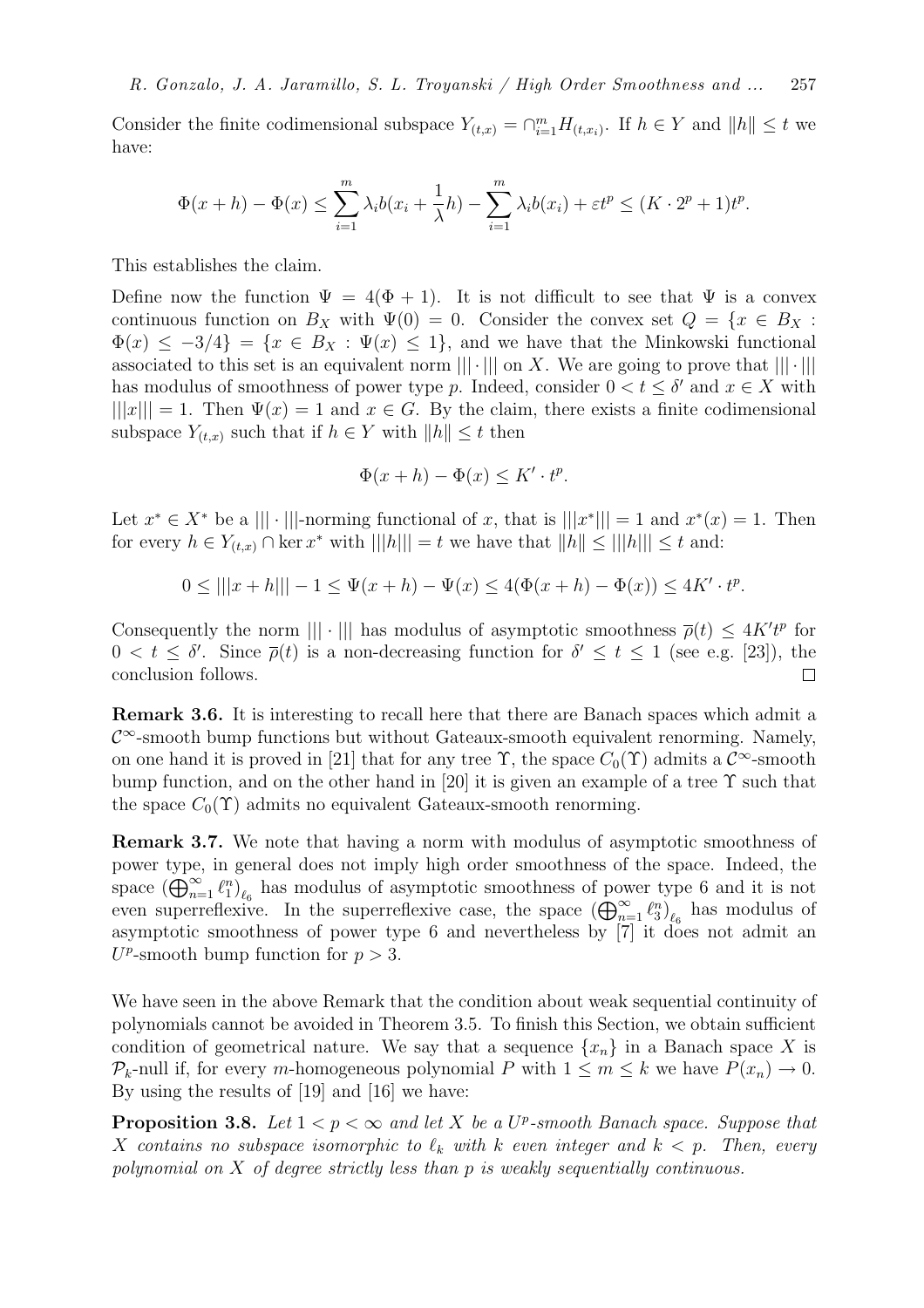**Proof.** Assume the contrary. Then, we can find a weakly null sequence  $(x_n)$  and  $k < p$ such that  $(x_n)$  is  $\mathcal{P}_{k-1}$ -null but not  $\mathcal{P}_k$ -null. Without loss of generality we can suppose that there is a k-homogeneous polynomial P such that  $P(x_n) \geq \alpha > 0$  for all  $n \in \mathbb{N}$ . Using the same arguments as in Lemma 1.6 in [16] we obtain a subsequence of  $(x_n)$ , which we denote in the same way, and a constant  $c > 0$  such that for every  $n \in \mathbb{N}$  and every  $a_1, \ldots, a_n \in \mathbb{R}$  with  $a_i \geq 0$  for  $i = 1, \ldots, n$ ,

$$
c\left(\sum_{i=1}^n a_i^k\right)^{1/k} \leq \|\sum_{i=1}^n a_i x_i\|.
$$

On the other hand by Proposition 1.1 in [16] there is a subsequence of  $(x_n)$ , that we still denote in the same way, with an upper k-estimate. Then, there exists  $C > 0$  such that for every  $n \in \mathbb{N}$  and every  $a_1, \ldots, a_n \in \mathbb{R}$  with  $a_i \geq 0$  for  $i = 1, \ldots, n$ :

$$
c\left(\sum_{i=1}^{n} a_i^k\right)^{1/k} \le \|\sum_{i=1}^{n} a_i x_i\| \le C\left(\sum_{i=1}^{n} a_i^k\right)^{1/k}
$$

.

By using the results in [19] it follows that  $\ell_k \subset X$ . Since the space is  $U^p$ -smooth, k must be an even integer, and this is not possible.  $\Box$ 

Using the above result we have:

Corollary 3.9. Let  $1 < p < \infty$  and let X be a Banach space which contains no subspace isomorphic to  $\ell_k$  where k is an even integer and  $k < p$ . If X is  $U^p$ -smooth then there is an equivalent norm on X with modulus of asymptotic smoothness of power type p.

### 4. Roughness of norms and modulus of asymptotic convexity

Let  $1 \leq p < \infty$  and consider a Banach space X. According to [13], we say that a function  $\varphi: X \to \mathbb{R}$  is rough of order p on a subset S of X if there exists  $\varepsilon > 0$  such that, for every  $x \in S$  and every polynomial P of degree  $\leq p$  with  $P(0) = 0$ :

$$
\overline{\lim}_{\|h\| \to 0} \frac{\varphi(x+h) - \varphi(x) - P(h)}{\|h\|^p} \ge \varepsilon.
$$

In the same way, we say that  $\varphi$  is *pointwise rough of order p* on S if for every  $x \in S$  there is  $\varepsilon(x) > 0$  such that for every polynomial P of degree  $\leq p$  with  $P(0) = 0$  we have:

$$
\overline{\lim}_{\|h\| \to 0} \frac{\varphi(x+h) - \varphi(x) - P(h)}{\|h\|^p} \ge \varepsilon(x).
$$

In the case of a *norm* we always understand roughness on the unit sphere  $S_X$  of X. In fact, it is easy to see that a norm is rough on  $S_X$  if, and only if, it is rough on every annulus  $S_{(r,R)} = \{x \in X : r < ||x|| < R\}$ . In the case  $p = 1$  a norm is rough of order 1 if, and only if, it rough in the usual sense (see e.g. [6]). More generally, as we see in the next proposition, in the case  $1 \leq p \leq 2$  the notion of roughness of order p of a continuous convex function coincides with the notion of rough functions introduced in [22]. Recall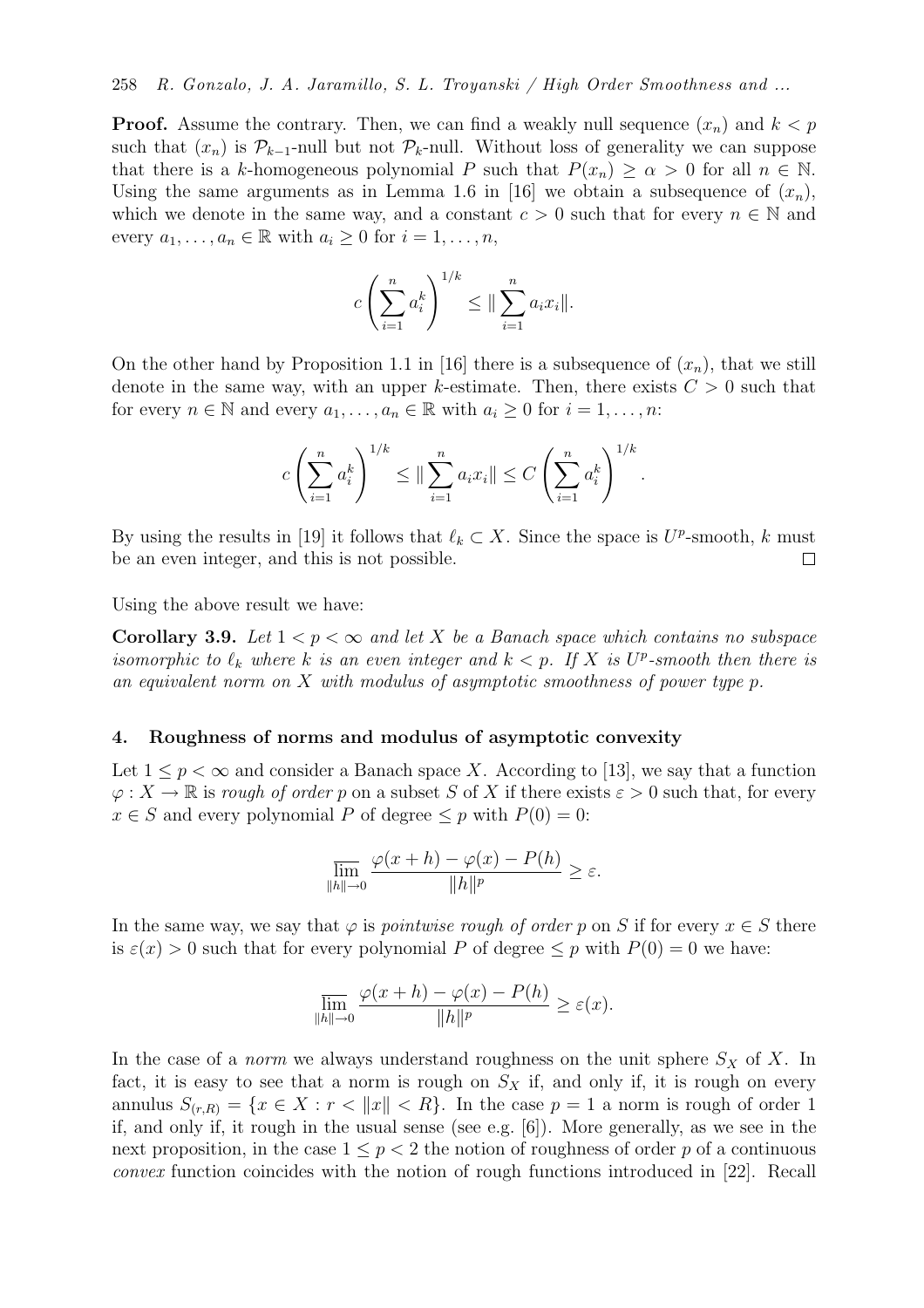that if  $\varphi$  is a convex function on an open convex set U and  $x \in U$  the subdifferential of  $\varphi$  at x is the set:

$$
\partial \varphi(x) = \{ x^* \in X^* : x^*(y - x) \le \varphi(y) - \varphi(x) \quad \text{for every } y \in U \}.
$$

It is well-known that, for a continuous convex function  $\varphi$  defined on an open set U, the subdifferential  $\partial \varphi(x)$  is non empty for every  $x \in U$  (see e.g. [6]).

**Proposition 4.1.** Let X be a Banach space and  $1 \leq p \leq 2$ . Consider a continuous convex function  $\varphi: X \to \mathbb{R}$  and a subset S of X. The following are equivalent:

(1) There exists  $\varepsilon > 0$  such that for every  $x \in S$ ,

$$
\overline{\lim}_{\|h\| \to 0} \frac{\varphi(x+h) + \varphi(x-h) - 2\varphi(x)}{\|h\|^p} \ge \varepsilon.
$$

(2) There exists  $\varepsilon > 0$  such that, for every  $x \in S$  and every  $x^* \in X^*$ ,

$$
\overline{\lim_{\|h\|\to 0}}\,\frac{\varphi(x+h)-\varphi(x)-x^*(h)}{\|h\|^p}\geq\varepsilon.
$$

**Proof.** To prove  $(1) \Rightarrow (2)$ , consider  $x \in S$  and  $x^* \in X^*$ . Since:

$$
\varepsilon \le \lim_{\|h\| \to 0} \frac{\varphi(x+h) + \varphi(x-h) - 2\varphi(x)}{\|h\|^p} \le \lim_{\|h\| \to 0} \frac{\varphi(x+h) - \varphi(x) - x^*(h)}{\|h\|^p} + \lim_{\|h\| \to 0} \frac{\varphi(x-h) - \varphi(x) - x^*(-h)}{\|h\|^p},
$$

we obtain that

$$
\overline{\lim}_{\|h\|\to 0} \frac{\varphi(x+h) - \varphi(x) - x^*(h)}{\|h\|^p} \ge \frac{\varepsilon}{2}
$$

To prove  $(2) \Rightarrow (1)$ , for each  $x \in S$ , consider  $x^* \in \partial \varphi(x)$ . Then for every  $h \in X$ ,

$$
\varphi(x+h) - \varphi(x) - x^*(h) \ge 0.
$$

Thus,

$$
\frac{\varphi(x+h) + \varphi(x-h) - 2\varphi(x)}{\|h\|^p}
$$
\n
$$
= \frac{\varphi(x+h) - \varphi(x) - x^*(h)}{\|h\|^p} + \frac{\varphi(x-h) - \varphi(x) - x^*(-h)}{\|h\|^p}
$$
\n
$$
\geq \frac{\varphi(x+h) - \varphi(x) - x^*(h)}{\|h\|^p}.
$$

Consequently,

$$
\overline{\lim}_{\|h\| \to 0} \frac{\varphi(x+h) + \varphi(x-h) - 2\varphi(x)}{\|h\|^p} \ge \varepsilon.
$$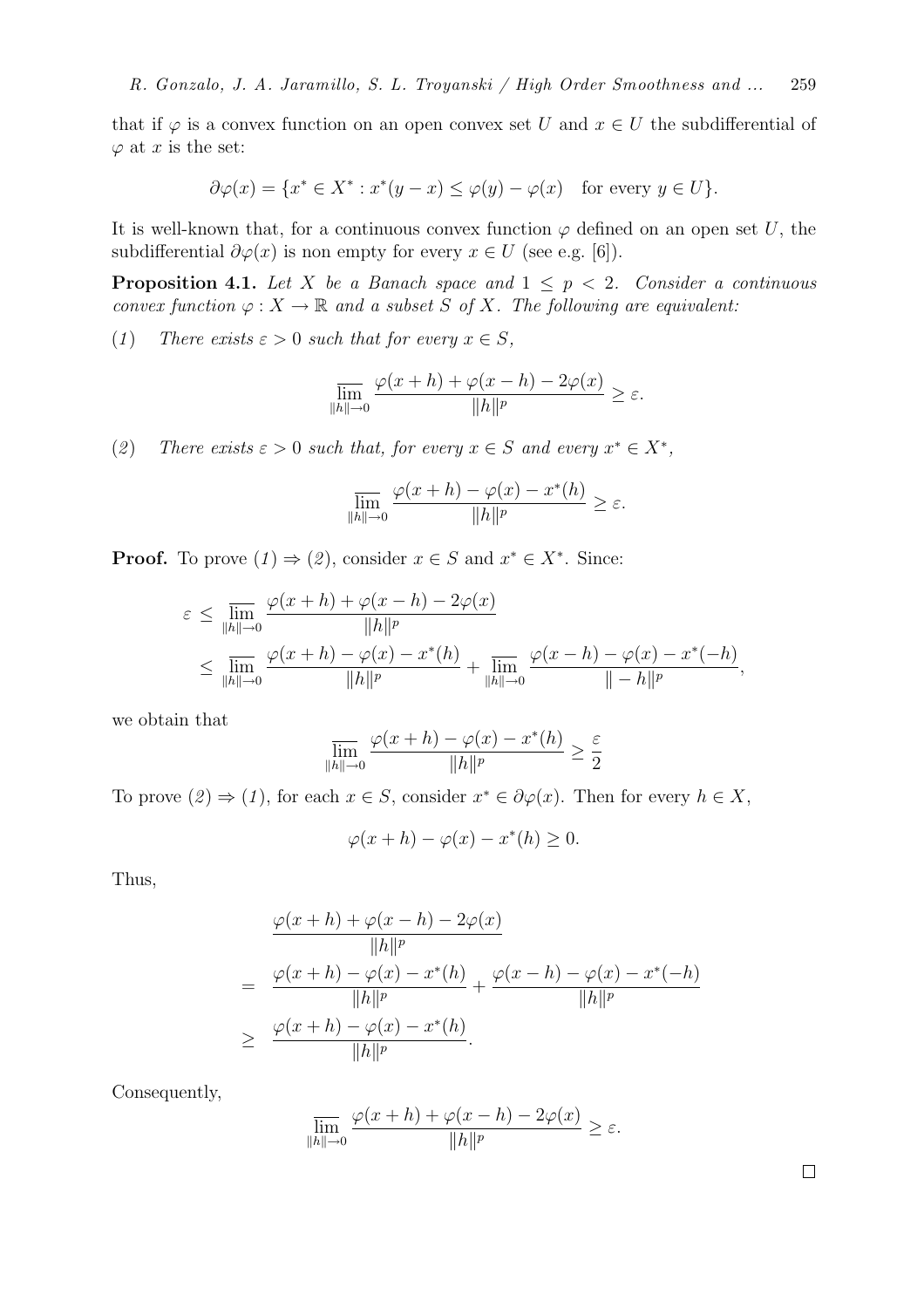Next we give a useful sufficient condition for high order roughness. First recall that a polynomial P on a Banach space X is said to be *separating* if  $P(0) = 0$  and  $\inf_{\|x\|=1} P(x)$ 0. See e.g. [17] for further information about separating polynomials. Using the same ideas as in [13] we obtain the following:

**Lemma 4.2.** Let  $1 \leq p < \infty$ , let X be a Banach space which does not admit a separating polynomial of degree  $\leq p$ , and let S be a subset of X. Consider a function  $\varphi: X \to \mathbb{R}$ , and suppose that there exist  $\varepsilon > 0$  and  $\delta > 0$ , such that for each  $0 < t \leq \delta$  and each  $x \in S$  there exists a finite codimensional subspace  $H_{(t,x)}$  of X such that if  $h \in H_{(t,x)}$  with  $\|h\| = t$  we have

$$
\varphi(x+h) - \varphi(x) \ge \varepsilon t^p. \tag{1}
$$

Then the function  $\varphi$  is rough of order p on S.

**Proof.** Let  $x \in S$  and  $0 \lt t \leq \delta$  be given, and consider a finite codimensional subspace  $H = H_{(t,x)}$  of X verifying (1). Note that, since H has finite codimension, then H does not admit a separating polynomial of degree  $\leq p$  (see e.g. [8]). Thus we have that  $\inf\{P(h) : h \in H; \|h\| = t\} < \frac{\varepsilon}{2}$  $\frac{\varepsilon}{2}t^p$ . Then there exists  $h \in H_{(t,x)}$  with  $||h|| = t$  such that  $P(h) < \frac{\varepsilon}{2}$  $\frac{\varepsilon}{2}t^p$ . Therefore

$$
\varphi(x+h) - \varphi(x) - P(h) \ge \varepsilon t^p - \frac{\varepsilon}{2} t^p = \frac{\varepsilon}{2} ||h||^p.
$$

As a consequence,  $\varphi$  is rough of order p on S.

We say that a Banach space has modulus of asymptotic pointwise convexity of power type p if, for each  $x \in S_X$ , there is a constant  $C_x > 0$  such that  $\overline{\delta}(t; x) \geq C_x t^p$ , for every  $0 < t < 1$ . From Lemma 4.2 it follows at once:

**Theorem 4.3.** Let  $1 \leq p \leq \infty$ , and let X be a Banach space which does not admit a separating polynomial of degree  $\leq p$ . If X has modulus of asymptotic convexity of power type p (resp. modulus of asymptotic pointwise convexity), then the norm of X is rough of order p (resp. pointwise rough).

**Remark 4.4.** In the case  $p = 1$  we have that if a Banach space has modulus of asymptotic smoothness of power type 1, then it has a rough norm. In the case of spaces not isomorphic to Hilbert spaces, if the space has modulus of asymptotic convexity of power type 2, then norm is rough of second order.

Remark 4.5. The above theorem generalizes Theorem 1.3 in [13] where it is proved that if the space  $(\bigoplus_{n=1}^{\infty} E_n)_{\ell_p}$ , where  $E_n$  is finite dimensional for all  $n \in \mathbb{N}$ , does not admit a separating polynomial, then its norm is rough of order  $p$ . This is the case for example of the space  $X = (\bigoplus_{n=1}^{\infty} \ell_4^n)_{\ell_2}$  whose usual norm is differentiable with Lipschitz continuous derivative, but it is rough of second order. In particular, the norm has no point of second order Fréchet differentiability, so this is an example where Alexandrov theorem strongly fails (compare with [4]). Moreover we will see in Lemma 4.6 that, in fact, in this case the derivative of the norm has no point of  $\varepsilon$ -Fréchet differentiability on the unit sphere.

Recall that, according to [23], a mapping f from an open subset U of a Banach space X into a Banach space Y is said to be  $\varepsilon$ -Fréchet differentiable at  $x \in U$  for some  $\varepsilon > 0$  if

$$
\Box
$$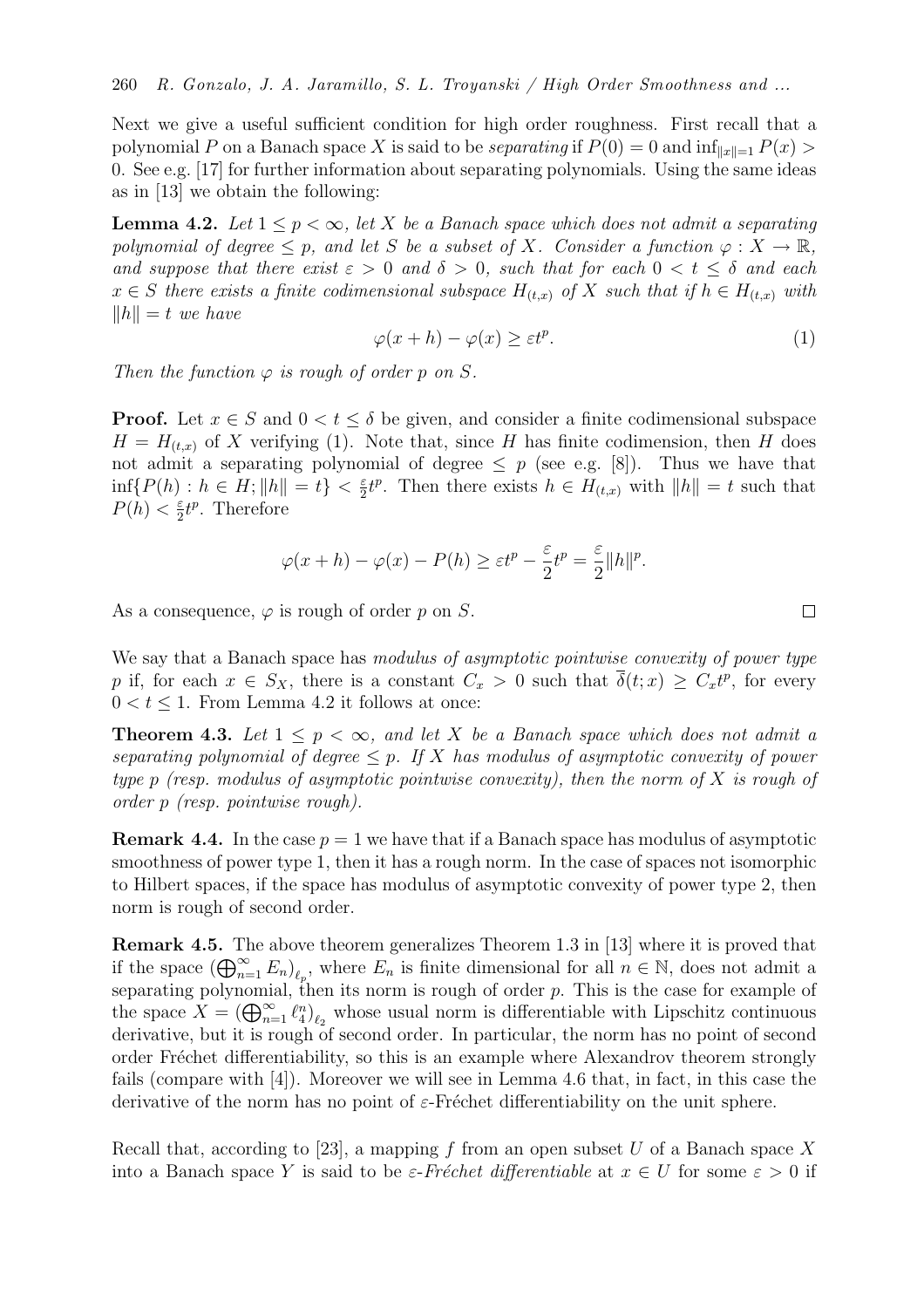there exist a bounded linear operator  $T : X \to Y$  and  $\delta > 0$  such that:

$$
||f(x+h) - f(x) - T(h)|| < \varepsilon ||h||
$$
 whenever  $0 < ||h|| < \delta$ .

**Lemma 4.6.** Let U be an open subset of a Banach space X, let  $\varepsilon > 0$  and suppose that  $\varphi: U \to \mathbb{R}$  is Fréchet differentiable on U and  $\varepsilon$ -rough of second order on U. Then the derivative  $\varphi': U \to X^*$  has no point of  $\varepsilon$ -Fréchet differentiability on U.

**Proof.** Suppose that  $x \in U$  is a point of  $\varepsilon$ -Fréchet differentiability of  $\varphi'$ . Then there exist a bounded linear operator  $T : X \to X^*$  and  $\delta > 0$  such that for  $0 < ||h|| < \delta$ :

$$
\|\varphi'(x+h) - \varphi'(x) - T(h)\| < \varepsilon \|h\|.
$$

Consider now the polynomial  $P$  of degree 2 on  $X$  defined by:

$$
P(h) = \varphi'(x)(h) + \frac{1}{2}T(h)(h).
$$

We are going to see that

$$
\overline{\lim}_{\|h\| \to 0} \frac{\varphi(x+h) - \varphi(x) - P(h)}{\|h\|^2} \le \frac{\varepsilon}{2}.
$$

Indeed, let  $u \in X$  be fixed with  $||u|| = 1$ . For every  $0 \le t < \delta$  consider

$$
\phi(t) = \varphi(x+tu) - \varphi(x) - \varphi'(x)(tu) - \frac{t^2}{2}T(u)(u).
$$

Then  $\phi(0) = 0$  and, using the Cauchy Mean Value Theorem, for each  $0 < t < \delta$  we can find  $0 < s < t$  such that

$$
\frac{\phi(t)}{t^2} = \frac{\phi'(s)}{2s}.
$$

Then if  $0 < t < \delta$ , we have:

$$
\frac{|\varphi(x+tu) - \varphi(x) - P(tu)|}{\|tu\|^2} = \frac{|\phi(t)|}{t^2} = \frac{|\phi'(s)|}{2s}
$$

$$
= \frac{|\varphi'(x+su)(u) - \varphi'(x)(u) - T(su)(u)|}{2s}
$$

$$
\leq \frac{\|\varphi'(x+su) - \varphi'(x) - T(su)\|}{2\|su\|} < \frac{\varepsilon}{2}.
$$

 $\Box$ 

**Remark 4.7.** Even in the case of a norm  $\|\cdot\|$ , we do not know if the non-existence of points of  $\varepsilon$ -Fréchet differentiability of  $\|\cdot\|'$  implies that the norm is rough of second order. Related to this, it would be interesting to know if the norm of the 2-convexified Tsirelson space  $T^{(2)}$  from [11] is rough of second order, since if this was true this space would be a counterexample to the following question asked in [23]: suppose that  $X^*$  and Y are separable spaces, Y with Radon-Nikodym property and such that every linear map from  $X$  into  $Y$  is compact. Does then every Lipschitz map from  $X$  to  $Y$  have points of ε-Fréchet differentiability for every  $ε > 0$ ? At the view of Remark 3.4, all linear maps from the 2-convexified Tsirelson space  $T^{(2)}$  into its dual are compact, and the derivative of the norm is Lipschitz continuous on the unit sphere.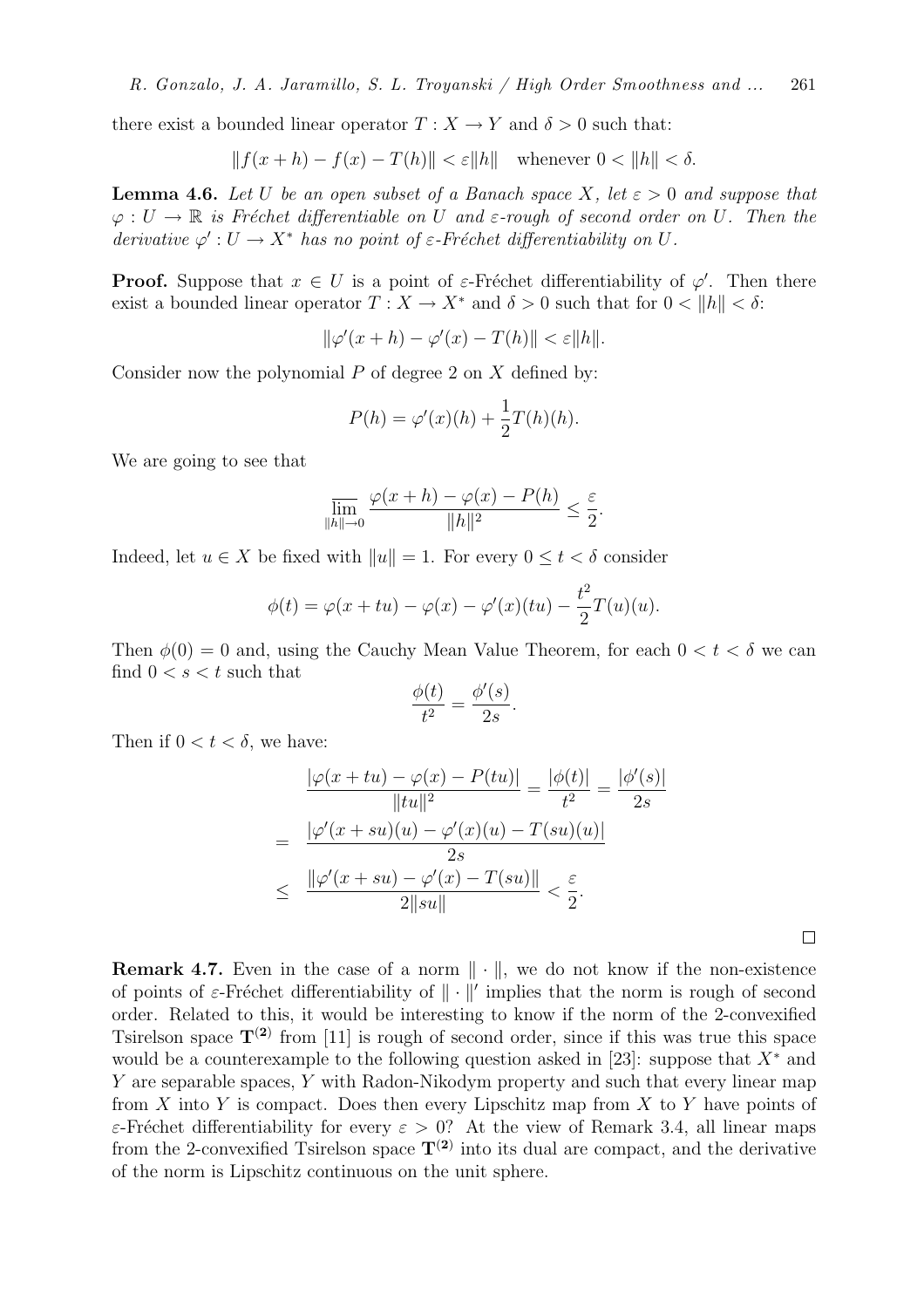In what follows, we give some applications of the above results to obtain a certain kind of high order subdifferentiability and superdifferentiability of continuous functions. Our next Theorem is inspired by [7] and extends some results of [13].

**Theorem 4.8.** Let  $1 \leq p < \infty$  and let X be a  $T^p$ -smooth Banach space with the Radon-Nikodym property. Then for every open subset  $U$  of  $X$  and every continuous function  $\varphi: U \to \mathbb{R}$ , there exists  $x \in U$  and a polynomial P of degree  $\leq p$  with  $P(0) = 0$  such that

$$
\varphi(x+h) - \varphi(x) - P(h) \le o(\|h\|^p).
$$

**Proof.** We may assume that  $\varphi$  is bounded on U. Let b be a  $T^p$ -smooth bump function on X with Supp $(b) \subset U$ . Let  $\psi : X \to \mathbb{R} \cup \{+\infty\}$  be the function defined by  $\psi(x) = 1/b(x)^2$  if  $b(x) \neq 0$  and  $\psi(x) = +\infty$  otherwise. The function  $\psi - \varphi$  is lower semicontinuous, bounded below, and identically equal to  $+\infty$  outside U. Since X has the Radon-Nikodym property, according to the Stegall variational principle [32], there exists  $g \in X^*$  such that  $\psi - \varphi + g$ attains its minimum at some point  $x \in U$ . So for every  $h \in X$ :

$$
\psi(x+h) - \varphi(x+h) + g(x+h) \ge \psi(x) - \varphi(x) + g(x),
$$

and consequently,

$$
\psi(x+h) - \psi(x) + g(h) \ge \varphi(x+h) - \varphi(x).
$$

Since the function  $\psi$  is T<sup>p</sup>-smooth at x, there exits a polynomial Q of degree  $\leq p$  with  $Q(0) = 0$ , such that

$$
|\psi(x+h) - \psi(x) - Q(h)| = o(||h||^p).
$$

Then the desired polynomial is  $P(h) = Q(h) + q(h)$ .

Remark 4.9. By the results in [5] if a Banach space has the Radon-Nikodym property and admits a  $T^p$ -smooth bump function for  $1 \leq p < 2$ , then it is superreflexive and it admits an equivalent norm with modulus of smoothness of power type  $p$ . In this case, proceeding as in [6] it is possible to prove that every continuous convex function defined on an open convex subset U has points of  $T^p$ -smoothness on a dense set of U.

As a direct consequence of the above Theorem, we now obtain the following:

Corollary 4.10. Let  $1 \leq p \leq \infty$ , let X be a Banach space with the Radon-Nikodym property, and let U be an open subset of X. Suppose that there is a function  $\varphi: X \to \mathbb{R}$ which is continuous on U and pointwise rough of order  $p$  on U. Then X does not admit a T<sup>P</sup>-smooth bump function.

Remark 4.11. In the analogous result given in Proposition 1.1 of [13], it should be said that the space admits the Radon-Nikodym property. In fact, we do not know whether the result remains true without the assumption of Radon-Nikodym property. In this sense, we note that there exist spaces with modulus of asymptotic uniform convexity of power type p and without the Radon-Nikodym property. Namely, in [12] it is proved that predual  $JT_*$  of the James tree space  $JT$  has modulus of asymptotic uniform convexity of power type 3 and nevertheless, this space fails the Radon-Nikodym property.

Remark 4.12. Note that by Theorem II.5.3 in [6] and Corollary 4.10 it follows that, in the case  $p = 1$ , if X is a separable space with the Radon-Nikodym property the following are equivalent:

 $\Box$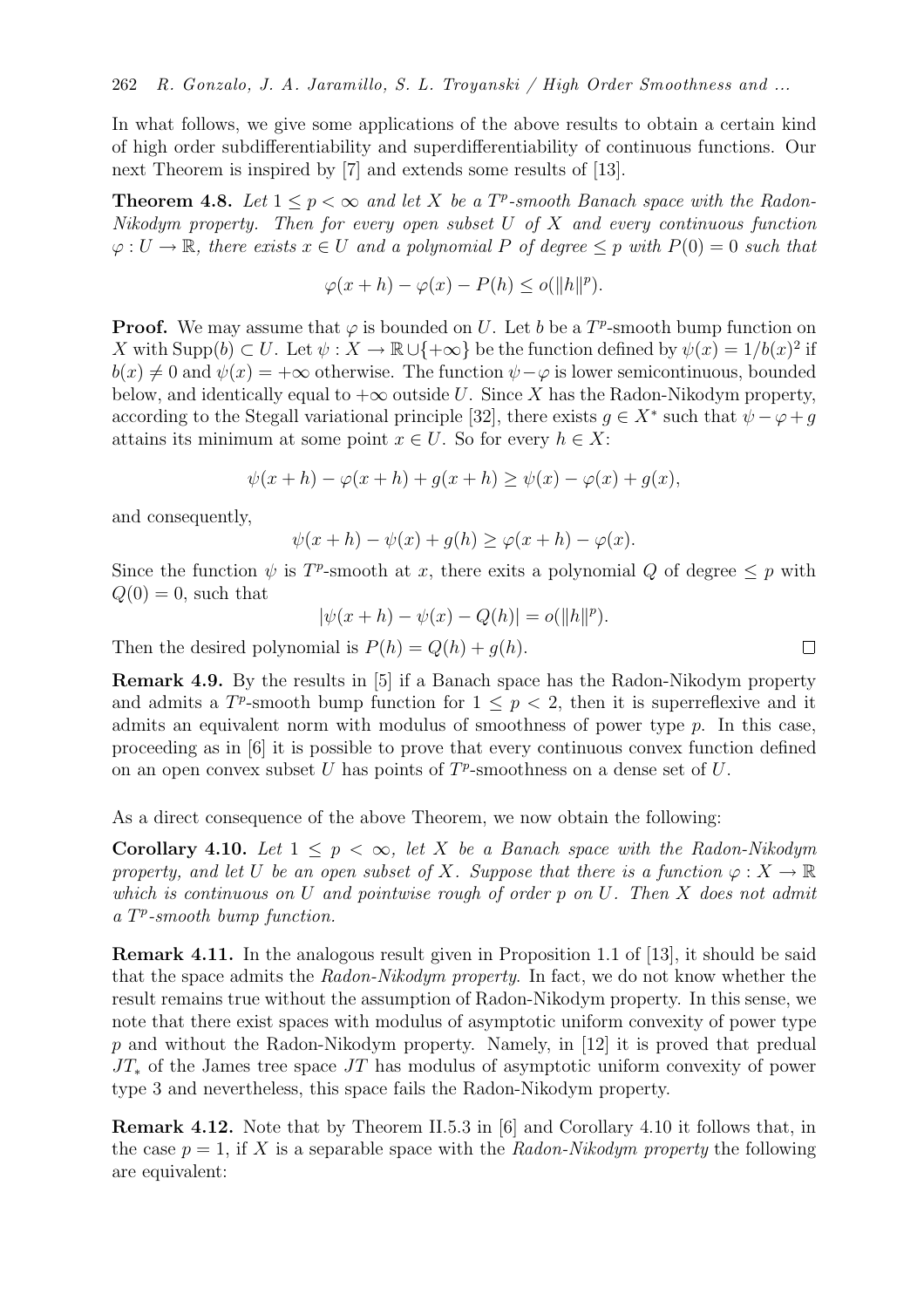- 1. There exists an equivalent rough norm on X.
- 2. There exist an open subset U of X and a function  $\varphi: X \to \mathbb{R}$  which is continuous on U and rough of first order on U.
- 3. There is no  $T^1$ -smooth bump function on X.

It would be interesting to know if this equivalence remains true for  $p = 2$ . More precisely, if the non-existence of a  $T^2$ -smooth bump function (or norm) implies the existence of an equivalent norm which is rough of second order.

Combining the above results, we obtain the following Corollary, which follows the lines of  $|7|$ :

**Corollary 4.13.** Let  $1 \leq p \leq \infty$  and let X be a Banach space with the Radon-Nikodym property. If  $X$  is  $T^p$ -smooth and has modulus of asymptotic pointwise convexity of power type p, then it admits a separating polynomial of degree  $\leq p$ .

In general, having a norm rough of order  $p$  is not equivalent to the fact that the space admits a renorming with modulus of asymptotic uniform convexity of power type p. For instance, in [13] it is proved that, for  $p > 1$ , the norm of the Lorentz sequence space  $d(w; p)$  is rough of order p. Nevertheless, this space cannot be equivalently renormed with modulus of asymptotic uniform convexity of power type  $p$ ; otherwise by [23], since this space is reflexive and has modulus of smoothness of power type  $p$ , it would be isomorphic to a subspace of  $\ell_p$ . This example motivates the introduction of some variants of the notion of roughness.

Consider a Banach space and a subset S of X. Let  $1 \leq p < \infty$  and  $\varepsilon > 0$  be given. We say that a function  $\varphi: X \to \mathbb{R}$  is  $\varepsilon$ -sequentially rough of order p on S if, given  $x \in S$ , given  $0 < t < 1$ , and a polynomial P of degree  $\leq p$  with  $P(0) = 0$ , there exists a weakly null sequence  $(h_n)$  in X with  $||h_n|| = 1$ ,

$$
\overline{\lim}_{n \to \infty} \frac{\varphi(x + th_n) - \varphi(x) - P(th_n)}{t^p} > \varepsilon.
$$

In the same way, we say that  $\varphi$  is  $\varepsilon$ -uniformly sequentially rough of order p on S if given  $x \in S$ , given  $0 < t \leq 1$ , and a polynomial P of degree  $\leq p$  with  $P(0) = 0$ , for every weakly null sequence  $(h_n)$  in X with  $||h_n|| = 1$ ,

$$
\overline{\lim}_{n \to \infty} \frac{\varphi(x + th_n) - \varphi(x) - P(h_n)}{t^p} > \varepsilon.
$$

As usual, we say that  $\varphi$  is sequentially (resp. uniform sequentially) rough of order p on S if it  $\varepsilon$ -sequentially (resp. uniform sequentially) rough of order p on S, for some  $\varepsilon > 0$ . Both conditions imply roughness of order  $p$  on  $S$ . On the other hand, it is obvious that a function which is uniform sequentially rough of order  $p$  is sequentially rough of order  $p$ . As before, in the case of a *norm*, we understand that S is the unit sphere  $S_X$ .

In the following result we show that, under some assumptions on the space, the property of modulus of asymptotic convexity of power type is equivalent to a certain kind of sequential roughness of high order.

Recall that a family  ${e_{\alpha}}_{\alpha \in T}$  of vectors of a Banach space X is called an M-basis of X if there exist functionals  $e^*_{\alpha} \in X^*$ , such that  $e^*_{\beta}(e_{\alpha}) = 1$  if  $\beta = \alpha$  and  $e^*_{\beta}(e_{\alpha}) = 0$  if  $\beta \neq \alpha$ ,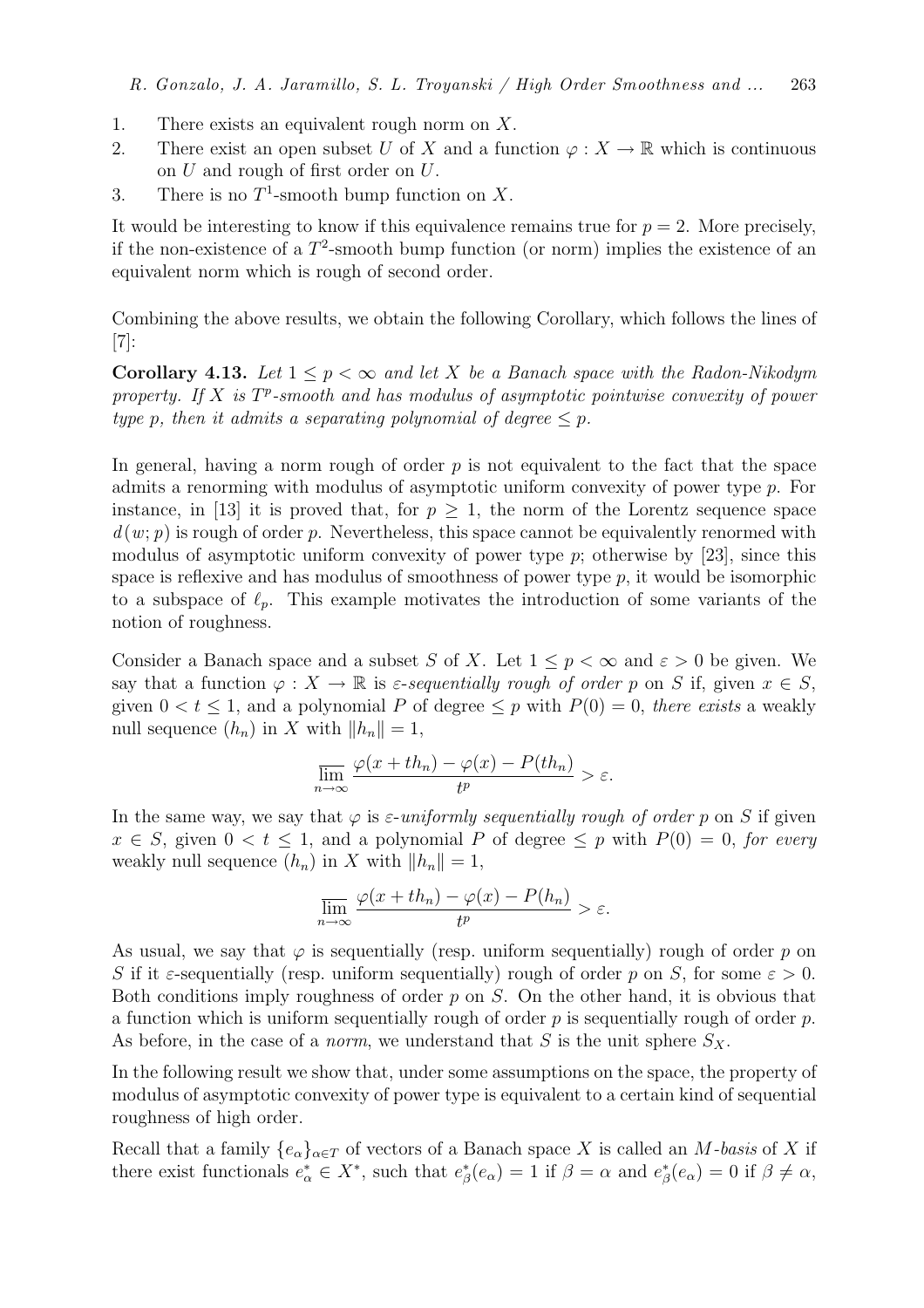and  $\{e_{\alpha}\}_{{\alpha}\in T}$  is linearly dense in X. If in addition  $\{e_{\alpha}^*\}_{{\alpha}\in T}$  is linearly dense in  $X^*$ , then the M-basis  ${e_{\alpha}}_{\alpha\in T}$  is said to be *shrinking*. Let us point out that every reflexive space has a shrinking *M*-basis [31].

**Proposition 4.14.** Let  $1 < p < \infty$  and let X be a Banach space with a shrinking Mbasis, such that every polynomial of degree  $\leq p$  on X is w.s.c. Then, the following are equivalent:

- $(1)$  The norm is uniformly sequentially rough of order p.
- (2) The norm has modulus of asymptotic uniform convexity of power type p.

**Proof.** In [27] and [24] it is shown that if the space X has a shrinking M-basis, then for each each  $x \in S_X$  and each  $0 < t \leq 1$ :

$$
\overline{\delta}(t;x) = \inf \{ \sup_{n \in \mathbb{N}} ||x + th_n|| - 1 \}
$$

where the infimum is taken over all weakly null sequences  $(h_n)$  in  $S_X$ . It is easy to check that the supremum can be replaced by the limsup.

In order to prove (1) implies (2), assume that the norm is  $\varepsilon$ -uniformly sequentially rough of order p. Then it is enough to consider  $P=0$  in the definition to obtain that  $\overline{\delta}(t; x) \geq \varepsilon t^p$ , for every  $x \in S_X$  and  $0 < t \leq 1$ .

To prove (2) implies (1), assume that  $\overline{\delta}(t;x) \geq Ct^p$  for every  $x \in S_X$  and  $0 < t \leq 1$ . Consider  $x \in S_X$ ,  $0 < t \leq 1$ , a polynomial P of degree  $\leq p$  with  $P(0) = 0$ , and a weakly null normalized sequence  $(h_n)$ . Since P is w.s.c. then  $\lim_{n\to\infty} P(th_n) = 0$ . Thus,

$$
\overline{\lim_{n\to\infty}}\frac{\|x+th_n\|-1-P(th_n)}{t^p}=\overline{\lim_{n\to\infty}}\frac{\|x+th_n\|-1}{t^p}\geq \frac{C}{2}t^p.
$$

 $\Box$ 

Then the norm is  $\frac{C}{2}$ -uniformly sequentially rough of order p.

Sequential roughness of order  $p$  provides in this way new examples of functions which are rough of order p. Namely, in the case of Orlicz sequence spaces we have the following.

**Proposition 4.15.** Let  $1 \leq p < \infty$ , and let M be an Orlicz function. Suppose that  $\alpha_M = p$  is reached at p, and there exists  $\varepsilon > 0$  such that for every  $\delta > 0$ :

$$
\overline{\lim_{t \to 0} \frac{M(\delta t)}{M(t)\delta^p}} > \varepsilon.
$$

Then, the function  $\Phi : h_M \to \mathbb{R}$  defined by  $\Phi((x_n)) = \sum_{n=1}^{\infty} M(|x_n|)$  is  $\frac{\varepsilon}{2}$ -sequentially rough of order p.

**Proof.** We will show first the following fact:

*Fact:* "Let  $\delta > 0$  be fixed. There are  $\alpha > 0$  and  $k \in \mathbb{N}$  such that for every  $a \in h_M$  there is  $n_0 \in \mathbb{N}$  such that if  $u_n^{\alpha} = \sum_{i=n+1}^{n+k} \alpha e_i$ , then  $\delta \le ||u_n^{\alpha}|| \le \frac{3}{2}\delta$  and for  $n \ge n_0$ :

$$
\Phi(a + u_n^{\alpha}) - \Phi(a) \ge \frac{\varepsilon}{2} \delta.
$$
"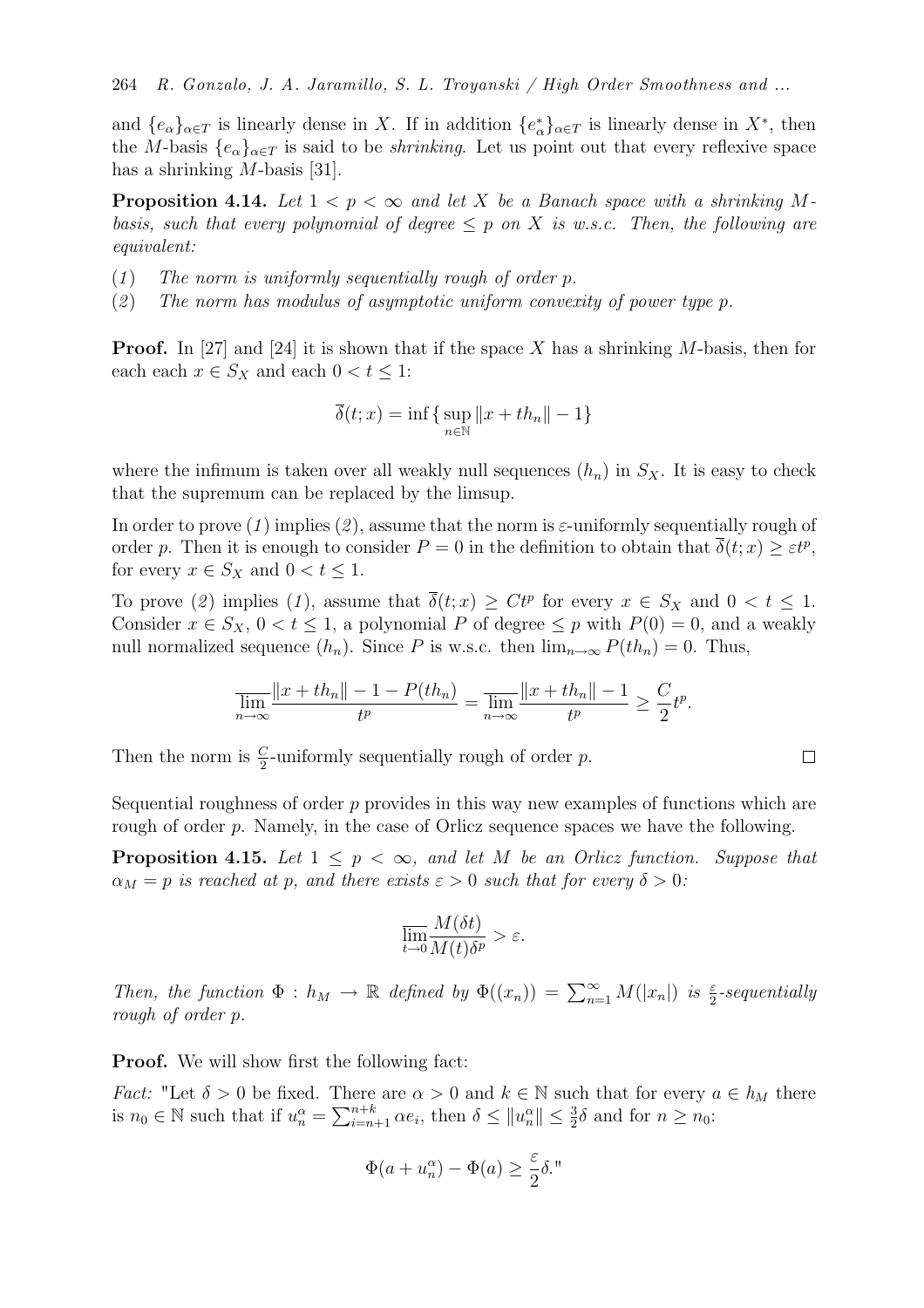We proceed in several steps. We start with the case  $a = 0$ . Let  $0 < t_1 \leq \frac{1}{2}$  $\frac{1}{2}$  be such that  $M(t_1\delta) > \varepsilon M(t_1)$ , and consider  $\alpha = \delta t_1$ . Then  $M(\alpha) = M(\frac{\alpha}{\delta})$  $\frac{\alpha}{\delta} \delta$ ) >  $\varepsilon M(\frac{\alpha}{\delta})$  $\frac{\alpha}{\delta}$ ). Consider now  $k = \max\{j \in \mathbb{N}; \|\sum_{i=1}^j \alpha e_i\| \leq \frac{3}{2}\delta\}$ . By construction, since  $\alpha \leq \frac{\delta}{2}$  we have that  $\|\sum_{i=1}^k \alpha e_i\| \geq \delta$ . Now define  $u_n^{\alpha} = \sum_{i=n+1}^{n+k} \alpha e_i$ . Then  $u_n^{\alpha}$  verifies  $\delta \leq ||u_n^{\alpha}|| \leq \frac{3}{2}\delta$  for all  $n \in \mathbb{N}$  and since M is non-decreasing and  $||u^{\alpha}|| \geq \delta$  we have  $1 = \Phi\left(\frac{u_n^{\alpha}}{||u_n^{\alpha}||}\right)$  $\Big) \leq \Phi\left(\frac{u_n^{\alpha}}{\delta}\right).$ Therefore, for all  $n \in \mathbb{N}$ ,

$$
\Phi(u_n^{\alpha}) = kM(\alpha) \ge \varepsilon k M(\frac{\alpha}{\delta}) = \varepsilon \Phi(\frac{u_n^{\alpha}}{\delta}) \ge \varepsilon.
$$

Consider now the case  $0 \neq a = \sum_{n=1}^{\infty} a_i e_i \in h_M$ . Let  $\alpha > 0$ , let  $k \in \mathbb{N}$  and  $u_n^{\alpha}$  as above with  $\delta \leq ||u_n^{\alpha}|| \leq \frac{3}{2}\delta$ . Denote by:

$$
[a]_n = \sum_{i=1}^n a_i e_i
$$
,  $[a]^n = \sum_{i=n+1}^\infty a_i e_i$ ,  $[a]^m_n = \sum_{i=n+1}^m a_i e_i$ .

Since  $\Phi$  is orthogonally additive with respect to the basis, if  $m = k + n$  we have:

$$
\Phi(a + u_n^{\alpha}) - \Phi(a) = \Phi([a]_n) + \Phi([a]_n^m + u_n^{\alpha}) + \Phi([a]^m) - \Phi([a]_n) - \Phi([a]^n)
$$
  
= 
$$
\Phi([a]_n^m + u_n^{\alpha}) + \Phi([a]^m) - \Phi([a]^n).
$$

Using again that M is continuous at  $\alpha$  we may choose  $r > 0$  small enough to assure that  $|M(\alpha + t) - M(\alpha)| \leq \frac{\varepsilon}{4k}$  if  $0 < t \leq r$ . Then, we choose  $n_0 \in \mathbb{N}$  enough large to assure that if  $k \geq n_0$ ,  $\Phi([a]_k) \leq \frac{\varepsilon}{16}$  and  $|a_k| \leq r$ . Then, if  $n \geq n_0$  we have:

$$
\Phi(a + u_n^{\alpha}) - \Phi(a) \ge \sum_{i=n+1}^{n+k} M(\alpha) - \sum_{i=n+1}^{n+k} |M(a_i + \alpha) - M(\alpha)| - |\Phi([a]^m)| - |\Phi([a]^n)|
$$
  

$$
\ge \Phi(u_n^{\alpha}) - \frac{\varepsilon}{2} \ge \frac{\varepsilon}{2}.
$$

Note that since  $\alpha_M$  is reached at p the basis has an upper p-estimate ([14]). Then if  $h_M$  is not isomorphic to  $\ell_p$ , the basis does not admit any subsequence with a lower k-estimate with  $k = [p]$ , where  $[p]$  is the greatest integer less or equal than p. Consequently by [16] the basis is  $\mathcal{P}_k$ -null and  $\{u_n^{(\alpha)}\}$  is also  $\mathcal{P}_k$ -null and then the function  $\Phi$  is  $\frac{\varepsilon}{2}$ -weakly rough of order p.  $\Box$ 

**Remark 4.16.** As a consequence of the above result if  $M(t) \sim t^p \log|t|$  at 0 the function  $\Phi$  on the space  $\ell_M$  is rough of order p.

## 5. Best order of smoothness of Nakano spaces.

In this Section we give some applications of our previous results, in order to compute the best order of smoothness of Nakano spaces  $\ell_{(p_n)}$ . These are the modular spaces associated to the sequence of Orlicz functions  $M_n(t) = t^{p_n}$  where  $p_n \geq 1$  for all  $n \in \mathbb{N}$ . The smoothness of these spaces has been studied in [26], where in particular the following result is obtained: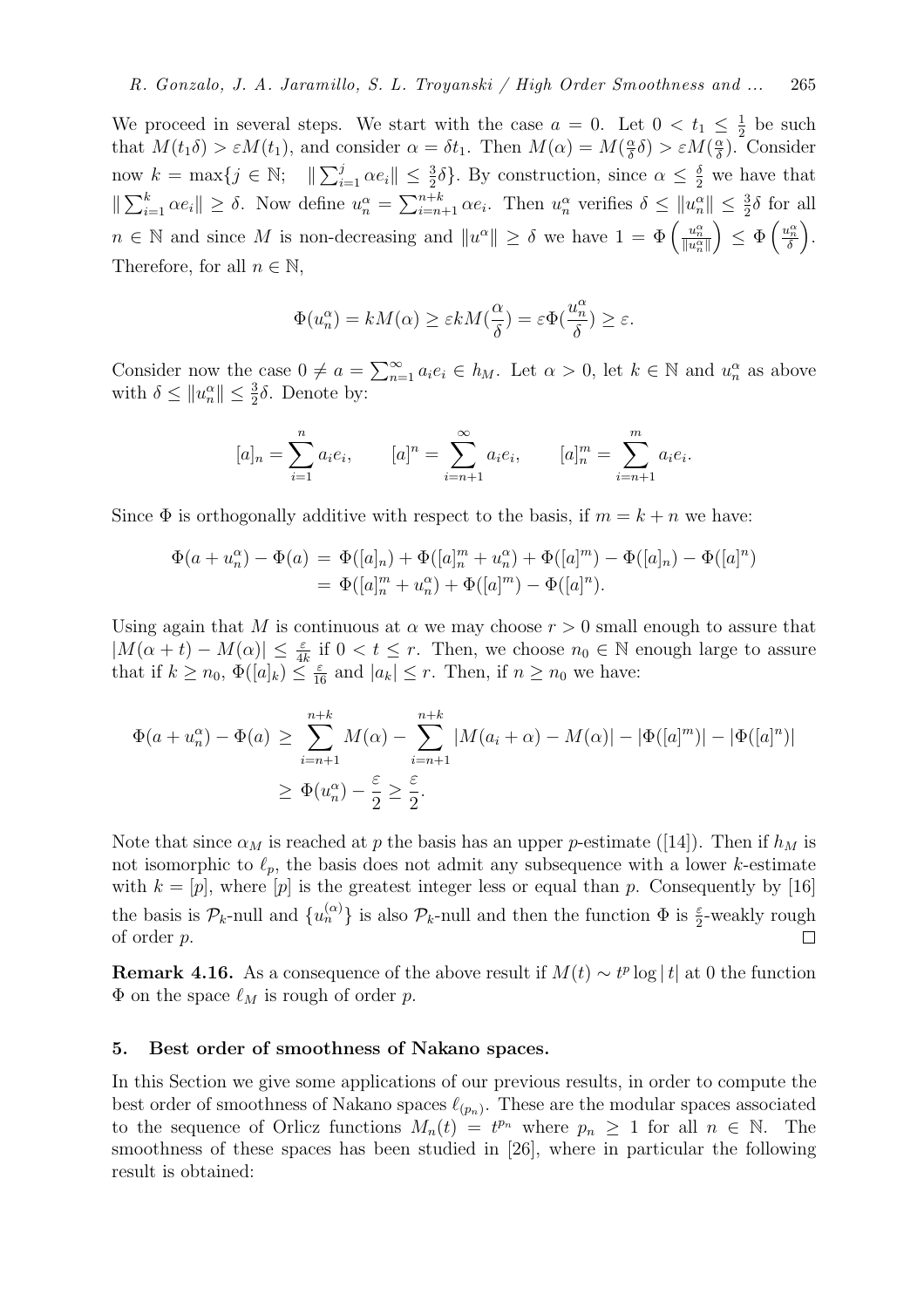**Proposition 5.1.** Let  $p_n \geq 2k$ , with  $\lim_{n \to \infty} p_n = 2k$ . If  $\ell_{(p_n)}$  admits a  $C^{2k}$ -smooth bump, then  $\ell_{(p_n)}$  is isomorphic to  $\ell_{2k}$ .

In the case  $p_n \leq 2k$ , an analogous result is given in [26], only for  $k = 1, 2$ . Here we extend this result for every  $k \in \mathbb{N}$ . In order to do it we need the following lemma, where we consider the function  $\Phi: \ell_{(p_n)} \to \mathbb{R}$  defined by:

$$
\Phi((x_n)_{n=1}^{\infty}) = \sum_{n=1}^{\infty} |x_n|^{p_n}.
$$

**Lemma 5.2.** Let  $1 \leq p_n \leq 2k$ , with  $\lim_{n\to\infty} p_n = 2k$ . Suppose that there exist  $0 < \delta \leq 1$ and a polynomial P of degree  $\leq 2k$  such that  $|P(x)| \geq \Phi(x)$  for every  $x \in \ell_{(p_n)}$  with  $||x|| \leq \delta$ . Then, the space  $\ell_{(p_n)}$  is isomorphic to  $\ell_{2k}$ .

**Proof.** First note that, since  $p_n \leq 2k$ , if  $(x_n)_{n=1}^{\infty}$  verifies  $\sum_{n=1}^{\infty} |x_n|$  $\sum$ **coof.** First note that, since  $p_n \leq 2k$ , if  $(x_n)_{n=1}^{\infty}$  verifies  $\sum_{n=1}^{\infty} |x_n|^{p_n} < \infty$  then  $\sum_{n=1}^{\infty} |x_n|^{2k} < \infty$ . This means that the inclusion mapping  $T : \ell_{(p_n)} \to \ell_{2k}$  is continuous. Assume that T is not an isomorphism. Then, there exists a sequence  $(h_n)_{n=1}^{\infty} \in \ell_{2k}$ with  $0 \leq h_n < \delta$ , such that  $(h_n)_{n=1}^{\infty} \notin \ell_{(p_n)}$ . We may choose an increasing sequence of integers  $(k_n)$  such that if  $D_n = \{k_n + 1, \ldots, k_{n+1}\}\$ then  $\sum_{j \in D_n} h_j^{2k} \to 0$  if  $n \to \infty$ ,  $\sum_{j\in D_n} h_j^{p_j} \geq 1$  and  $\|\sum_{j\in D_n} h_j e_j\| \leq 2$ . Then, if  $j \in D_n$ :

$$
|P_1(h_je_j)| + \cdots + |P_{2k-1}(h_je_j) + |P_{2k}(h_je_j)| \ge h_j^{p_j},
$$

and consequently,

$$
\sum_{j \in D_n} \sum_{m=1}^{2k} |h_j^m P_m(e_j)| \ge \sum_{j \in D_n} h_j^{p_j} \ge 1.
$$

Without loss of generality we may assume  $2k - 1 < p_n$  for all  $n \in \mathbb{N}$ . Then the basis of  $\ell(p_n)$  is p-convex for  $2k - 1 < p < 2k$ . This implies that every weakly null sequence in the space admits an upper  $\ell_p$  estimate and consequently by [15] all polynomials of degree less or equal than  $2k - 1$  are weakly sequentially continuous. Then, proceeding as in Lemma 3.1, for each  $m = 1, \ldots 2k - 1$  it follows that  $||P_m||_{H_n} \to 0$  as  $n \to \infty$ , where  $H_n = [e_k : k \geq n+1]$ . Consider now the complexified space X of X as in [16] and the complexified polynomials  $P_m$ . Then,  $||P_m||_{H_n} \to 0$  as  $n \to \infty$  for each  $m = 1, \ldots 2k - 1$ . Let  $1 \leq m \leq 2k-1$  be fixed and consider the m- generalized Rademacher functions introduced in [2]. Using the same techniques as in [16] we have:

$$
\sum_{j \in D_n} |h_j^m P_m(e_j)| = \int_0^1 \tilde{P_m} \left( \sum_{j \in D_n} \epsilon_j h_j r_j(t) e_j \right) dt
$$
  

$$
\leq C ||\tilde{P}_m||_{H_n} || \sum_{j \in D_n} h_j e_j ||^m \leq C 2^m ||\tilde{P}_m||_{H_n} \to 0 \quad \text{as } n \to \infty,
$$

where C is the unconditional constant of the basis  $\{e_n\}$  in the complexified space, and  $|\epsilon_j| = 1$  for  $j \in D_n$  are complex numbers chosen in such a way that  $\tilde{P_m}(h_j \epsilon_j e_j) =$  $|P_m(h_je_j)|.$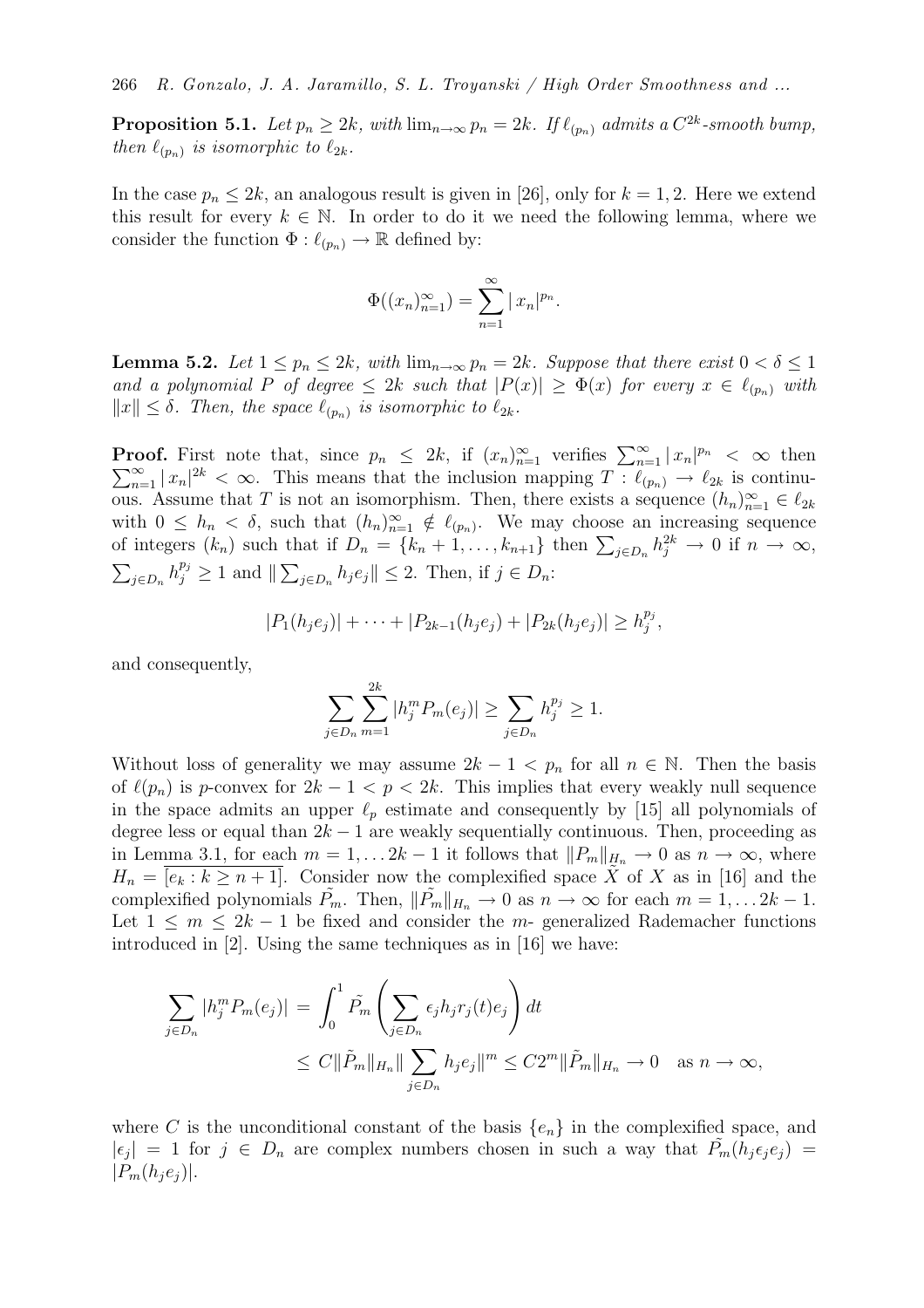On the other hand for  $m = 2k$  we have:

$$
\sum_{j\in D_n} |h_j|^{2k} |P_{2k}(e_j)| \le ||P_{2k}|| \left(\sum_{j\in D_n} h_j^{2k}\right) \to 0 \quad \text{if } n \to \infty.
$$

Consequently,

$$
\sum_{j \in D_n} |\sum_{i=1}^{2k} h_j^i P_i(e_j)| \le \sum_{i=1}^{2k} \sum_{j \in D_n} |h_j|^i |P_i(e_j)| \to 0 \quad \text{if } n \to \infty
$$

which is a contradiction.

**Proposition 5.3.** Let  $1 \leq p_n \leq 2k$ , with  $\lim_{n \to \infty} p_n = 2k$ . Then there is a  $T^{2k}$ -smooth bump function on  $\ell_{(p_n)}$  if, and only if,  $\ell_{(p_n)}$  is isomorphic to  $\ell_{2k}$ .

**Proof.** The "if" part is trivial. For the converse, we apply Theorem 4.8 to the function  $\Phi$  and we find  $x \in \ell_{(p_n)}$  and a polynomial Q of degree  $\leq 2k$  such that:

$$
\Phi(x+h) - \Phi(x) - Q(h) \le o(\|h\|^{2k}).
$$

Summing this inequality with the analogue for  $-h$ , we obtain that the polynomial  $P(x) =$  $Q(x) + Q(-x)$  has degree  $\leq 2k$  and satisfies:

$$
\Phi(x+h) + \Phi(x-h) - 2\Phi(x) \le P(h) + o(||h||^{2k}).\tag{2}
$$

Since the case  $k = 1$  is considered in [26], we restrict ourselves to the case  $k \geq 2$ . In this case we can assume without loss of generality that  $p_n \geq 2$  for every  $n \in \mathbb{N}$ , and it can be proved that there exists  $C > 0$  such that

$$
\Phi(x+h) + \Phi(x-h) - 2\Phi(x) \ge C\Phi(h),
$$

whenever  $||h|| \leq 1$ . Furthermore, it is easy to see that  $\Phi(h) \geq ||h||^{2k}$  for  $||h|| \leq 1$ . Then there exists  $\delta > 0$  such that, if  $||h|| \leq \delta$ :

$$
P(h) \ge \Phi(x+h) + \Phi(x-h) - 2\Phi(x) + o(||h||^{2k}) \ge C\Phi(h) - \frac{C}{2}||h||^{2k} = \frac{C}{2}\Phi(h).
$$

Thus by Lemma 4.2 we obtain the conclusion.

Corollary 5.4. Let  $1 \leq p_n \leq p = 2k$ , and  $\lim_{n\to\infty} p_n = p$ . If the function  $\Phi$  has a point of  $T^p$ -smoothness then  $\ell_{(p_n)}$  is isomorphic to  $\ell_{2k}$ .

**Proof.** If  $\Phi$  has a point of  $T^p$ -smoothness then  $\Phi$  verifies (2) and then we get the conclusion in the same way as before. $\Box$ 

 $\Box$ 

 $\Box$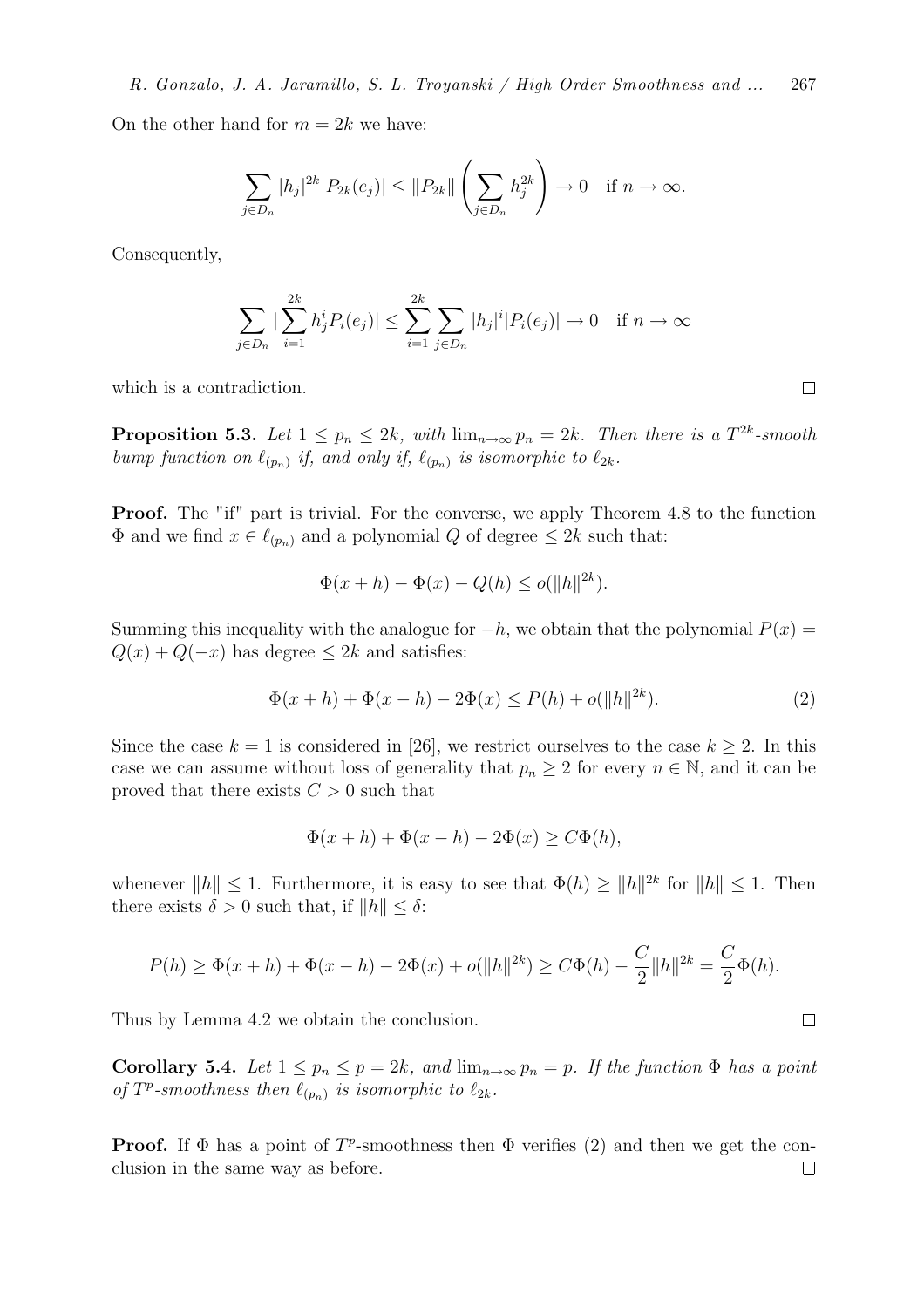#### References

- [1] A. D. Alexandrov: Almost everywhere existence of the second order differential of a convex function and some properties of convex surfaces connected with it, Leningrad State Univ. Ann. Math. Ser. 6 (1939) 3–35.
- [2] R. Aron, J. Globevnik: Analytic functions on  $c_0$ , Rev. Mat. Univ. Complutense Madr. 2 (1989) 27–33.
- [3] O. Blasco, P. Gregori: Type and cotype in vector-valued Nakano sequence spaces, J. Math. Anal. Appl. 264 (2001) 657–672.
- [4] J. M. Borwein, D. Noll: Second order differentiability of convex functions in Banach spaces, Trans. Amer. Math. Soc. 342 (1994) 43–79.
- [5] R. Deville, G. Godefroy, V. Zizler: Smooth bump functions and geometry of Banach spaces, Mathematika 40 (1993) 305–321.
- [6] R. Deville, G. Godefroy, V. Zizler: Smoothness and Renormings in Banach Spaces, Pitman Monographs and Surveys in Pure and Appl. Math. 64, Longman, Harlow (1993).
- [7] R. Deville, R. Gonzalo, J. A. Jaramillo: Renormings of  $L_n(L_n)$ , Math. Proc. Camb. Philos. Soc. 126 (1999) 155–169.
- [8] M. Fabian, D. Preiss, J. H. M. Withfield, V. Zizler: Separating polynomials on Banach spaces, Q. J. Math., Oxf. II. Ser. 40 (1989) 409–422.
- [9] M. Fabian, J. H. M. Whitfield, V. Zizler: Norms with locally Lipschitzian derivatives, Israel J. Math. 44 (1983) 262–276.
- [10] J. Ferrera, J. G´omez, J. G. Llavona: On completion of spaces of weakly continuous functions, Bull. Lond. Math. Soc. 15 (1983) 260–264.
- [11] T. Figiel, W. B. Johnson: A uniformly convex Banach space which contains no  $\ell_p$ , Compos. Math. 29 (1974) 179–190.
- [12] M. Girardi: The dual of the James tree space is asymptotically uniformly convex, Stud. Math. 147 (2001) 119–130.
- [13] R. Gonzalo: High order smoothness and roughness in Banach Spaces, Q. J. Math. 51 (2000) 75–86.
- [14] R. Gonzalo: Upper and lower estimates in Banach sequence spaces, Commentat. Math. Univ. Carol. 36 (1995) 641–653.
- [15] R. Gonzalo, J. A. Jaramillo: Compact polynomials between Banach spaces, Proc. R. Ir. Acad., Sect. A 95 (1995) 213–226.
- [16] R. Gonzalo, J. A. Jaramillo: Smoothness and estimates of sequences in Banach spaces, Israel J. Math. 89 (1995) 321–341.
- [17] R. Gonzalo, J. A. Jaramillo: Separating polynomials on Banach spaces, Extr. Math. 12 (1997) 145–164.
- [18] R. Gonzalo, J. A. Jaramillo: High order smoothness in sequence spaces and spreading models, in: Function Spaces, K. Jarosz (ed.), Contemp. Math. 232, AMS, Providence (1999) 151–160.
- [19] P. H´ajek, M. Johanis: Isomorphic embeddings and harmonic behaviour of smooth operators, Israel J. Math. 143 (2004) 299–315.
- [20] R. Haydon: A counterexample to several questions about scattered compact sets, Bull. Lond. Math. Soc. 22 (1990) 261–268.
- [21] R. Haydon: Trees in renorming theory, Proc. Lond. Math. Soc., III. Ser. 78 (1999) 541–584.